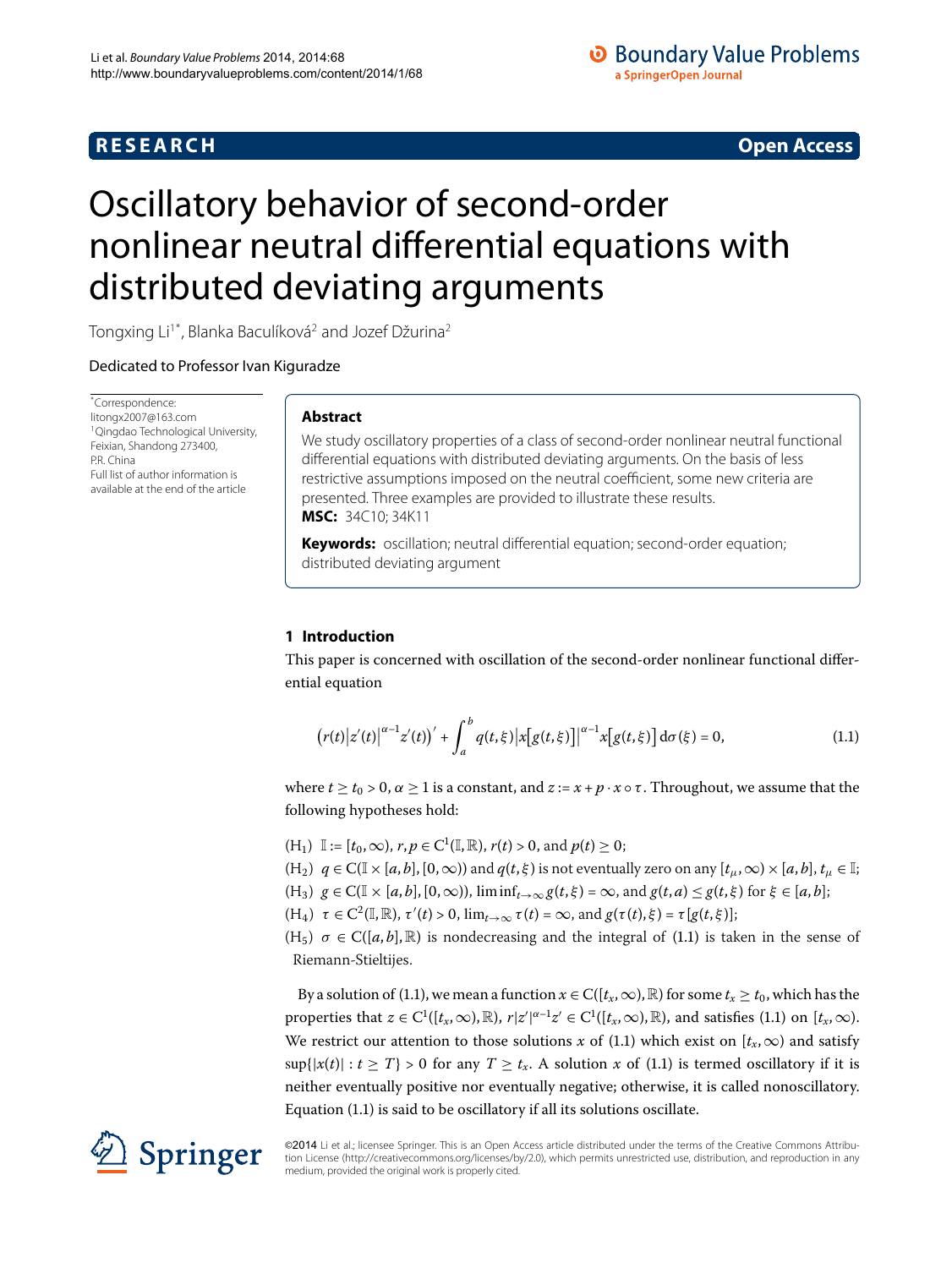As is well known, neutral differential equations have a great number of applications in electric networks. For instance, they are frequently used in the study of distributed networks containing lossless transmission lines, which rise in high speed computers, where the lossless transmission lines are used to interconnect switching circuits; see []. Hence, there has been much research activity concerning oscillatory and nonoscillatory behavior of solutions to different classes of neutral differential equations, we refer the reader to  $[2-30]$  and the references cited therein.

In the following, we present some background details that motivate our research. Re-cently, Baculíková and Lacková [6[\]](#page-14-2), Džurina and Hudáková [\[](#page-14-3)12], Li et al. [15, 18], and Sun et al. [22] established some oscillation criteria for the second-order half-linear neutral differential equation

$$
(r(t)|z'(t)|^{\alpha-1}z'(t))'+q(t)|x(\delta(t))|^{\alpha-1}x(\delta(t))=0,
$$

where  $z := x + p \cdot x \circ \tau$ ,

 $0 \le p(t) < 1$  or  $p(t) > 1$ .

Baculíková and Džurina [4, 5] and Li *et al.* [17] investigated oscillatory behavior of a second-order neutral differential equation

<span id="page-1-0"></span>
$$
(r(t)(x(t)+p(t)x[\tau(t)])')'+q(t)x[\sigma(t)]=0,
$$

where

$$
0 \le p(t) \le p_0 < \infty \quad \text{and} \quad \tau'(t) \ge \tau_0 > 0. \tag{1.2}
$$

Ye and Xu  $[26]$  $[26]$  and Yu and Fu  $[27]$  considered oscillation of the second-order differential equation

$$
(x(t) + p(t)x(t-\tau))'' + \int_a^b q(t,\xi)x(g(t,\xi)) d\sigma(\xi) = 0.
$$

Assuming  $0 \le p(t) < 1$ , Thandapani and Piramanantham [\[](#page-14-11)23], Wang [24], Xu and Weng [25[\]](#page-14-13), and Zhao and Meng [30] studied oscillation of an equation

<span id="page-1-1"></span>
$$
(r(t)(x(t)+p(t)x(t-\tau))')' + \int_a^b q(t,\xi)f(x(g(t,\xi))) d\sigma(\xi) = 0.
$$

As yet, there are few results regarding the study of oscillatory properties of  $(1.1)$  under the conditions  $p(t) \ge 1$  or  $\lim_{t\to\infty} p(t) = \infty$ . Thereinto, Li and Thandapani [\[](#page-14-14)19] obtained several oscillation results for (1[.](#page-0-1)1) in the case where (1.2) holds,  $\sigma(\xi) = \xi$ , and

$$
\int_{t_0}^{\infty} \frac{\mathrm{d}t}{r^{1/\alpha}(t)} = \infty. \tag{1.3}
$$

In the subsequent sections, we shall utilize the Riccati substitution technique and some inequalities to establish several new oscillation criteria for  $(1.1)$  assuming that  $(1.3)$  holds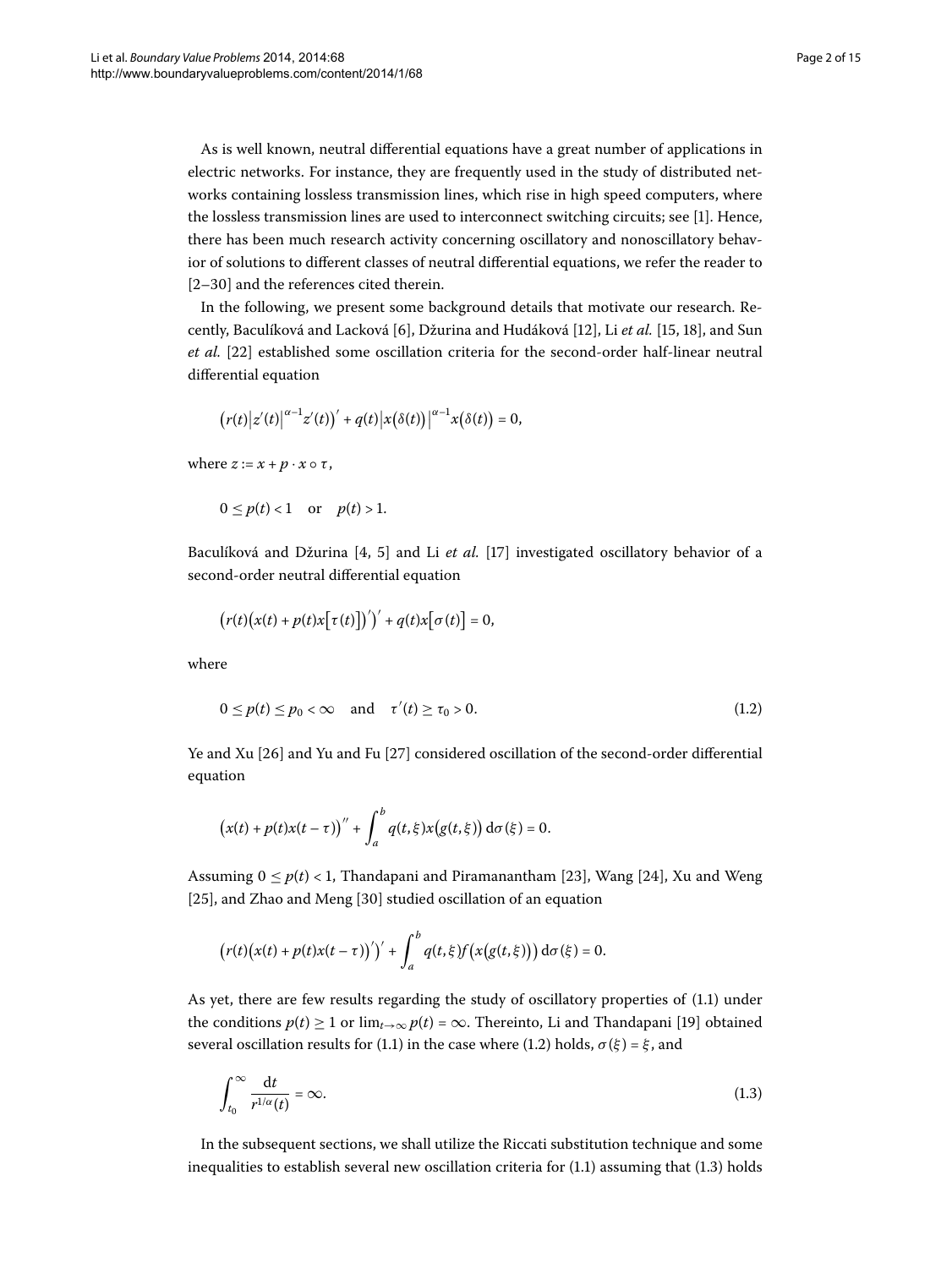or

<span id="page-2-2"></span>
$$
\int_{t_0}^{\infty} \frac{\mathrm{d}t}{r^{1/\alpha}(t)} < \infty. \tag{1.4}
$$

All functional inequalities are assumed to hold eventually, that is, they are satisfied for all *t* large enough.

## **2 Main results**

In what follows, we use the following notation for the convenience of the reader:

<span id="page-2-1"></span>
$$
Q(t,\xi) := \min\{q(t,\xi), q(\tau(t),\xi)\}, \qquad d_+(t) := \max\{0, d(t)\},
$$
  

$$
\phi(t) := \frac{\alpha p'[h(t)]h'(t)}{p[h(t)]} - \frac{\tau''(t)}{\tau'(t)}, \qquad \zeta(t) := \frac{\rho'_+(t)}{\rho(t)} + \phi(t),
$$
  

$$
\varphi(t) := \left(\frac{\rho'_+(t)}{\rho(t)}\right)^{\alpha+1} + \frac{p^{\alpha}[h(t)](\zeta_+(t))^{\alpha+1}}{\tau'(t)}, \quad \text{and} \quad \delta(t) := \int_{\eta(t)}^{\infty} \frac{\mathrm{d}s}{r^{1/\alpha}(s)},
$$

where  $h$ ,  $\rho$ , and  $\eta$  will be specified later.

**Theorem 2.1** Assume (H<sub>1</sub>)-(H<sub>5</sub>), (1.3), and let  $g(t, a) \in C^1(\mathbb{I}, \mathbb{R})$ ,  $g'(t, a) > 0$ ,  $g(t, a) \le t$ , and  $g(t,a) \leq \tau(t)$  for  $t \in \mathbb{I}$ . Suppose further that there exists a real-valued function  $h \in C^1(\mathbb{I},\mathbb{R})$ *such that*  $p[g(t, \xi)] \leq p[h(t)]$  *for*  $t \in \mathbb{I}$  *and*  $\xi \in [a, b]$ . *If there exists a real-valued function*  $\rho \in C^1(\mathbb{I}, (0, \infty))$  *such that* 

<span id="page-2-0"></span>
$$
\limsup_{t \to \infty} \int_{t_0}^t \rho(s) \left[ \frac{\int_a^b Q(s,\xi) \, d\sigma(\xi)}{2^{\alpha - 1}} - \frac{r[g(s,a)]\varphi(s)}{(\alpha + 1)^{\alpha + 1}(g'(s,a))^\alpha} \right] ds = \infty, \tag{2.1}
$$

*then* (1[.](#page-0-1)1) *is oscillatory*.

*Proof* Let  $x$  be a nonoscillatory solution of  $(1.1)$  $(1.1)$  $(1.1)$ . Without loss of generality, we assume that there exists a  $t_1 \in \mathbb{I}$  such that  $x(t) > 0$ ,  $x[\tau(t)] > 0$ , and  $x[g(t, \xi)] > 0$  for all  $t \ge t_1$  and  $\xi \in [a, b]$ [.](#page-0-1) Then  $z(t) > 0$ . Applying (1.1), one has, for all sufficiently large *t*,

$$
(r(t)|z'(t)|^{\alpha-1}z'(t))' + \int_a^b q(t,\xi)x^{\alpha}[g(t,\xi)] d\sigma(\xi)
$$

$$
+ \int_a^b q(\tau(t),\xi)p^{\alpha}[h(t)]x^{\alpha}[g(\tau(t),\xi)] d\sigma(\xi)
$$

$$
+ \frac{p^{\alpha}[h(t)]}{\tau'(t)}(r[\tau(t)]|z'[\tau(t)]|^{\alpha-1}z'[\tau(t)])' = 0.
$$

Using the inequality (see [5, Lemma 1])

$$
(A + B)^{\alpha} \le 2^{\alpha - 1} (A^{\alpha} + B^{\alpha}), \quad \text{for } A \ge 0, B \ge 0, \text{ and } \alpha \ge 1,
$$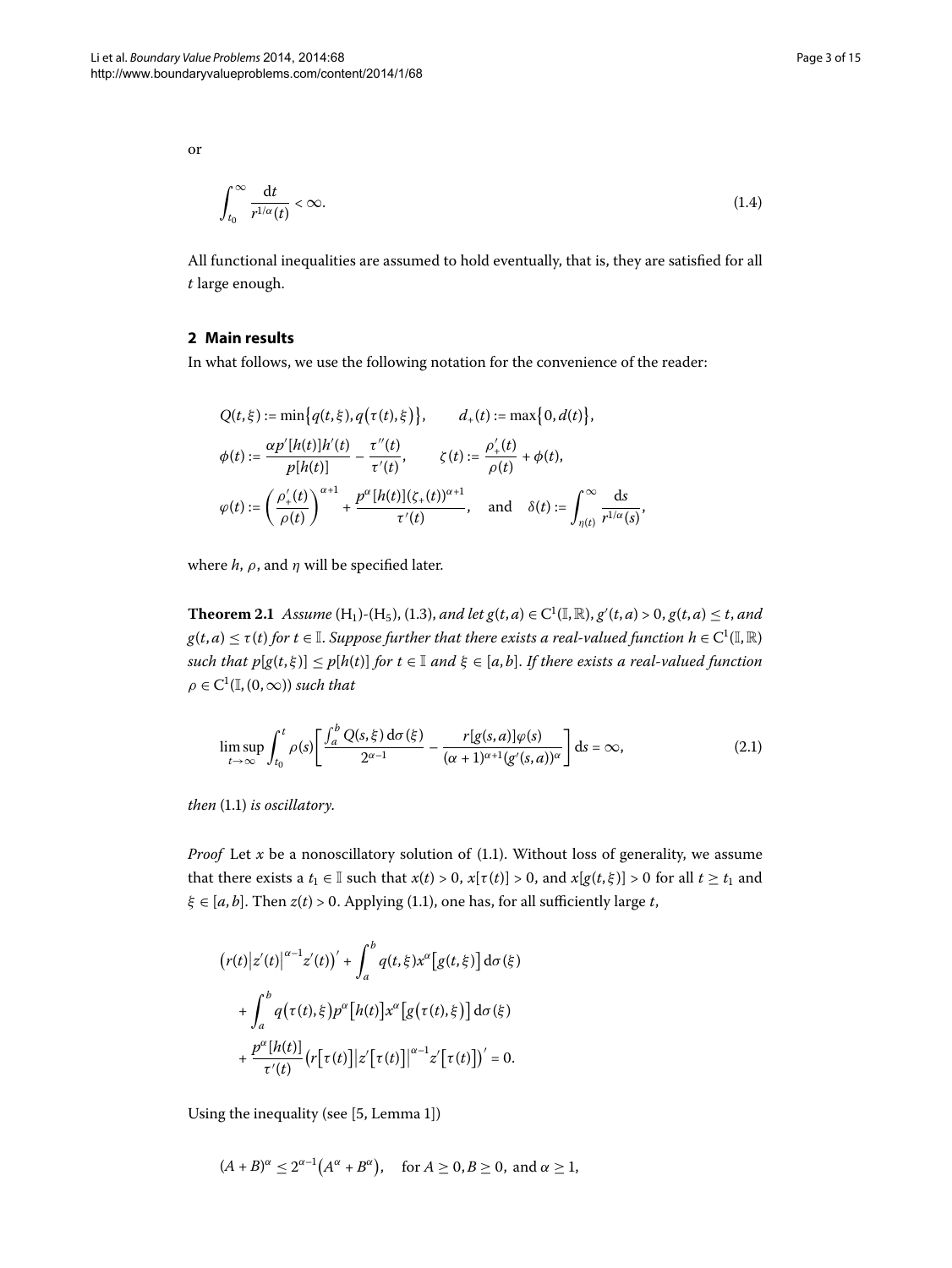the definition of *z*,  $g(\tau(t), \xi) = \tau[g(t, \xi)]$ , and  $p[g(t, \xi)] \leq p[h(t)]$ , we conclude that

<span id="page-3-1"></span><span id="page-3-0"></span>
$$
\left(r(t)|z'(t)|^{\alpha-1}z'(t)\right)' + \frac{1}{2^{\alpha-1}}\int_a^b Q(t,\xi)z^{\alpha}[g(t,\xi)]d\sigma(\xi)
$$

$$
+ \frac{p^{\alpha}[h(t)]}{\tau'(t)}\left(r[\tau(t)]|z'[\tau(t)]\right)^{\alpha-1}z'[\tau(t)]' \le 0.
$$
\n(2.2)

By virtue of  $(1.1)$  $(1.1)$  $(1.1)$ , we get

$$
(r(t)|z'(t)|^{\alpha-1}z'(t))' \le 0, \quad t \ge t_1.
$$
\n(2.3)

Thus,  $r|z'|^{\alpha-1}z'$  is nonincreasing. Now we have two possible cases for the sign of  $z'$ : (i)  $z' < 0$ eventually, or (ii)  $z^\prime$  > 0 eventually.

(i) Assume that  $z'(t) < 0$  for  $t \ge t_2 \ge t_1$ . Then we have by (2.3)

$$
r(t)|z'(t)|^{\alpha-1}z'(t)\leq r(t_2)|z'(t_2)|^{\alpha-1}z'(t_2)<0,\quad t\geq t_2,
$$

which yields

<span id="page-3-6"></span>
$$
z(t) \leq z(t_2) - r^{1/\alpha}(t_2) |z'(t_2)| \int_{t_2}^t r^{-1/\alpha}(s) \, ds.
$$

Then we obtain  $\lim_{t\to\infty} z(t) = -\infty$  due to (1[.](#page-1-1)3), which is a contradiction.

(ii) Assume that  $z'(t) > 0$  for  $t \ge t_2 \ge t_1$ [.](#page-3-1) It follows from (2.2) and  $g(t, \xi) \ge g(t, a)$  that

<span id="page-3-2"></span>
$$
\left(r(t)\left(z'(t)\right)^{\alpha}\right)' + \frac{p^{\alpha}[h(t)]}{\tau'(t)}\left(r\left[\tau(t)\right]\left(z'\left[\tau(t)\right]\right)^{\alpha}\right)'
$$
  
+ 
$$
\frac{1}{2^{\alpha-1}}z^{\alpha}\left[g(t,a)\right]\int_{a}^{b}Q(t,\xi)\,d\sigma(\xi) \le 0.
$$
 (2.4)

We define a Riccati substitution

<span id="page-3-3"></span>
$$
\omega(t) := \rho(t) \frac{r(t)(z'(t))^{\alpha}}{(z[g(t,a)])^{\alpha}}, \quad t \ge t_2.
$$
\n(2.5)

<span id="page-3-4"></span>Then  $\omega(t) > 0$ [.](#page-3-0) From (2.3) and  $g(t, a) \leq t$ , we have

$$
z'[g(t,a)] \ge (r(t)/r[g(t,a)])^{1/\alpha} z'(t). \tag{2.6}
$$

Differentiating  $(2.5)$ , we get

<span id="page-3-5"></span>
$$
\omega'(t) = \rho'(t) \frac{r(t)(z'(t))^{\alpha}}{(z[g(t,a)])^{\alpha}} + \rho(t) \frac{(r(t)(z'(t))^{\alpha})'}{(z[g(t,a)])^{\alpha}} -\alpha \rho(t) \frac{r(t)(z'(t))^{\alpha} z^{\alpha-1}[g(t,a)]z'[g(t,a)]g'(t,a)}{(z[g(t,a)])^{2\alpha}}.
$$
\n(2.7)

Therefore, by  $(2.5)$  $(2.5)$  $(2.5)$ ,  $(2.6)$ , and  $(2.7)$ , we see that

$$
\omega'(t) \leq \frac{\rho'(t)}{\rho(t)} \omega(t) + \rho(t) \frac{(r(t)(z'(t))^{\alpha})'}{(z[g(t,a)])^{\alpha}} - \frac{\alpha g'(t,a)}{\rho^{1/\alpha}(t)r^{1/\alpha}[g(t,a)]} \omega^{(\alpha+1)/\alpha}(t). \tag{2.8}
$$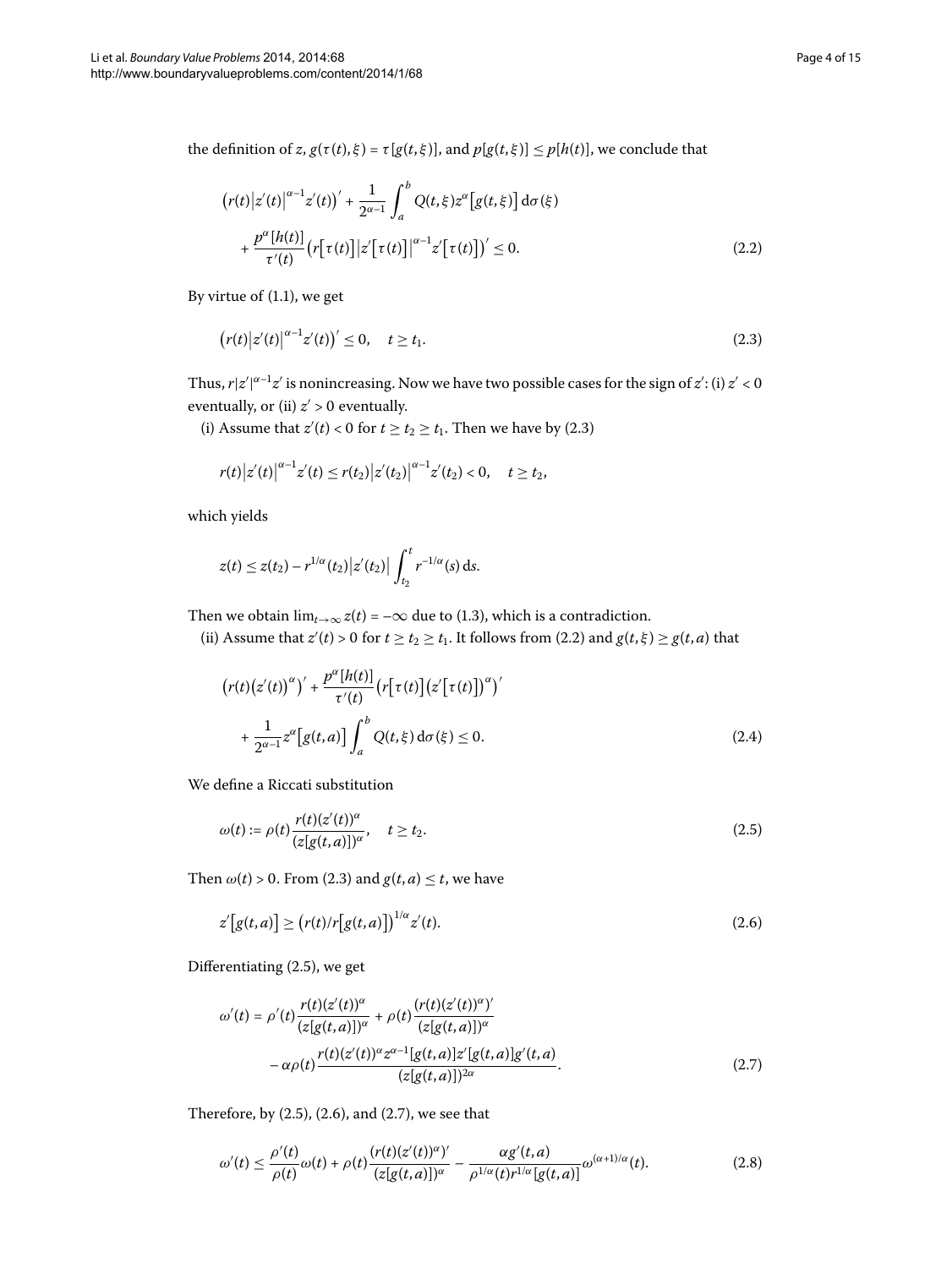Similarly, we introduce another Riccati transformation:

<span id="page-4-1"></span><span id="page-4-0"></span>
$$
\upsilon(t) := \rho(t) \frac{r[\tau(t)](z'[\tau(t)])^{\alpha}}{(z[g(t,a)])^{\alpha}}, \quad t \ge t_2.
$$
\n(2.9)

<span id="page-4-2"></span>Then  $v(t) > 0$ . From (2.3) and  $g(t, a) \le \tau(t)$ , we obtain

$$
z'[g(t,a)] \ge (r[\tau(t)]/r[g(t,a)])^{1/\alpha} z'[\tau(t)].
$$
\n(2.10)

Differentiating  $(2.9)$  $(2.9)$  $(2.9)$ , we have

<span id="page-4-3"></span>
$$
v'(t) = \rho'(t) \frac{r[\tau(t)](z'[\tau(t)])^{\alpha}}{(z[g(t,a)])^{\alpha}} + \rho(t) \frac{(r[\tau(t)](z'[\tau(t)])^{\alpha})'}{(z[g(t,a)])^{\alpha}} -\alpha \rho(t) \frac{r[\tau(t)](z'[\tau(t)])^{\alpha}z^{\alpha-1}[g(t,a)]z'[g(t,a)]g'(t,a)}{(z[g(t,a)])^{2\alpha}}.
$$
\n(2.11)

Therefore, by  $(2.9)$  $(2.9)$  $(2.9)$ ,  $(2.10)$ , and  $(2.11)$ , we find

$$
\upsilon'(t) \leq \frac{\rho'(t)}{\rho(t)} \upsilon(t) + \rho(t) \frac{(r[\tau(t)](z'[\tau(t)])^{\alpha} \gamma}{(z[g(t,a)])^{\alpha}} - \frac{\alpha g'(t,a)}{\rho^{1/\alpha}(t) r^{1/\alpha}[g(t,a)]} \upsilon^{(\alpha+1)/\alpha}(t). \tag{2.12}
$$

Combining  $(2.8)$  and  $(2.12)$ , we get

$$
\omega'(t) + \frac{p^{\alpha}[h(t)]}{\tau'(t)} \upsilon'(t)
$$
\n
$$
\leq \rho(t) \frac{(r(t)(z'(t))^{\alpha})' + \frac{p^{\alpha}[h(t)]}{\tau'(t)} (r[\tau(t)](z'[\tau(t)])^{\alpha})'}{(z[g(t,a)])^{\alpha}} + \frac{\rho'(t)}{\rho(t)} \omega(t)
$$
\n
$$
- \frac{\alpha g'(t,a)}{\rho^{1/\alpha}(t)r^{1/\alpha}[g(t,a)]} \omega^{(\alpha+1)/\alpha}(t) + \frac{p^{\alpha}[h(t)]}{\tau'(t)} \frac{\rho'(t)}{\rho(t)} \upsilon(t)
$$
\n
$$
- \frac{p^{\alpha}[h(t)]}{\tau'(t)} \frac{\alpha g'(t,a)}{\rho^{1/\alpha}(t)r^{1/\alpha}[g(t,a)]} \upsilon^{(\alpha+1)/\alpha}(t).
$$

It follows from  $(2.4)$  that

$$
\omega'(t) + \frac{p^{\alpha}[h(t)]}{\tau'(t)} \upsilon'(t) \le -\frac{\rho(t)}{2^{\alpha-1}} \int_a^b Q(t,\xi) d\sigma(\xi) + \frac{\rho'_+(t)}{\rho(t)} \omega(t)
$$

$$
- \frac{\alpha g'(t,a)}{\rho^{1/\alpha}(t) r^{1/\alpha}[g(t,a)]} \omega^{(\alpha+1)/\alpha}(t) + \frac{p^{\alpha}[h(t)]}{\tau'(t)} \frac{\rho'_+(t)}{\rho(t)} \upsilon(t)
$$

$$
- \frac{p^{\alpha}[h(t)]}{\tau'(t)} \frac{\alpha g'(t,a)}{\rho^{1/\alpha}(t) r^{1/\alpha}[g(t,a)]} \upsilon^{(\alpha+1)/\alpha}(t).
$$

Integrating the latter inequality from  $t_2$  to  $t$ , we obtain

$$
\omega(t) - \omega(t_2) + \frac{p^{\alpha}[h(t)]}{\tau'(t)} \upsilon(t) - \frac{p^{\alpha}[h(t_2)]}{\tau'(t_2)} \upsilon(t_2)
$$
  

$$
\leq -\int_{t_2}^t \frac{\rho(s)}{2^{\alpha-1}} \int_a^b Q(s,\xi) d\sigma(\xi) ds
$$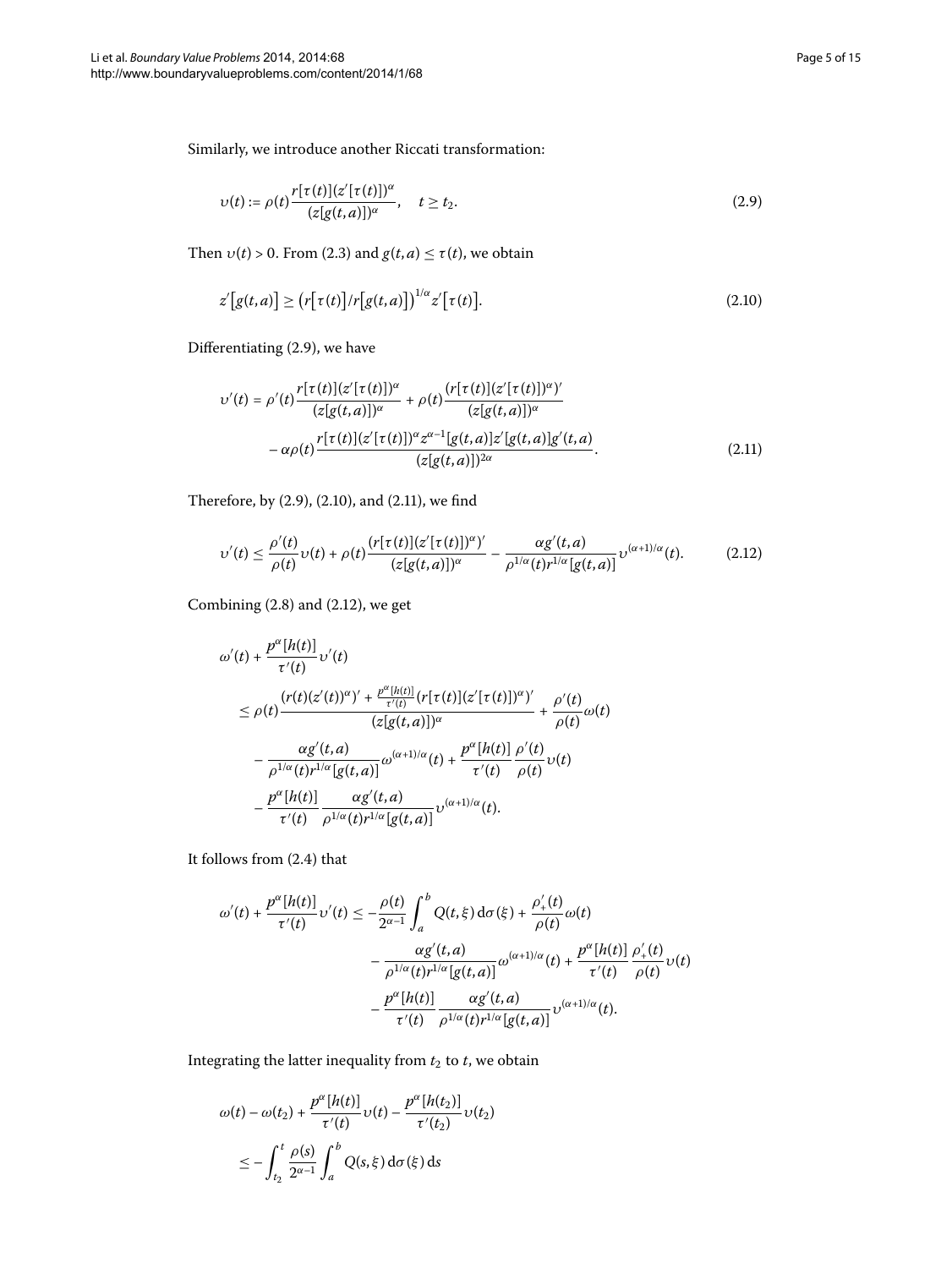$$
+\int_{t_2}^t \left[\frac{\rho'_+(s)}{\rho(s)}\omega(s) - \frac{\alpha g'(s,a)}{\rho^{1/\alpha}(s)r^{1/\alpha}[g(s,a)]}\omega^{(\alpha+1)/\alpha}(s)\right]ds
$$
  
+ 
$$
\int_{t_2}^t \frac{p^\alpha[h(s)]}{\tau'(s)} \left\{ \left[\frac{\rho'_+(s)}{\rho(s)} + \phi(s)\right]_{+} \nu(s) - \frac{\alpha g'(s,a)}{\rho^{1/\alpha}(s)r^{1/\alpha}[g(s,a)]}\nu^{(\alpha+1)/\alpha}(s) \right\} ds.
$$
 (2.13)

Define

$$
A := \left[\frac{\alpha g'(t, a)}{\rho^{1/\alpha}(t)r^{1/\alpha}[g(t, a)]}\right]^{\alpha/(\alpha+1)} \omega(t) \text{ and}
$$

$$
B := \left[\frac{\alpha}{\alpha+1} \frac{\rho'_+(t)}{\rho(t)} \left[\frac{\alpha g'(t, a)}{\rho^{1/\alpha}(t)r^{1/\alpha}[g(t, a)]}\right]^{-\alpha/(\alpha+1)}\right]^{\alpha}
$$

Using the inequality

$$
\frac{\alpha+1}{\alpha}AB^{1/\alpha} - A^{(\alpha+1)/\alpha} \le \frac{1}{\alpha}B^{(\alpha+1)/\alpha}, \quad \text{for } A \ge 0 \text{ and } B \ge 0,
$$
 (2.14)

.

<span id="page-5-1"></span><span id="page-5-0"></span>.

we get

$$
\frac{\rho'_+(t)}{\rho(t)}\omega(t)-\frac{\alpha g'(t,a)}{\rho^{1/\alpha}(t)r^{1/\alpha}[g(t,a)]}\omega^{(\alpha+1)/\alpha}(t)\leq \frac{1}{(\alpha+1)^{\alpha+1}}\frac{r[g(t,a)](\rho'_+(t))^{\alpha+1}}{(\rho(t)g'(t,a))^{\alpha}}.
$$

On the other hand, define

$$
A := \left[\frac{\alpha g'(t, a)}{\rho^{1/\alpha}(t) r^{1/\alpha} [g(t, a)]}\right]^{\alpha/(\alpha+1)} \upsilon(t) \quad \text{and}
$$

$$
B := \left[\frac{\alpha}{\alpha+1} \zeta_+(t) \left[\frac{\alpha g'(t, a)}{\rho^{1/\alpha}(t) r^{1/\alpha} [g(t, a)]}\right]^{-\alpha/(\alpha+1)}\right]^{\alpha}
$$

Then we have by  $(2.14)$ 

$$
\zeta_+(t)\upsilon(t)-\frac{\alpha g'(t,a)}{\rho^{1/\alpha}(t)r^{1/\alpha}[g(t,a)]}\upsilon^{(\alpha+1)/\alpha}(t)\leq \frac{1}{(\alpha+1)^{\alpha+1}}\frac{r[g(t,a)](\zeta_+(t))^{\alpha+1}\rho(t)}{(g'(t,a))^\alpha}.
$$

Thus, from  $(2.13)$  $(2.13)$  $(2.13)$ , we get

$$
\omega(t) - \omega(t_2) + \frac{p^{\alpha}[h(t)]}{\tau'(t)} \upsilon(t) - \frac{p^{\alpha}[h(t_2)]}{\tau'(t_2)} \upsilon(t_2)
$$
  

$$
\leq -\int_{t_2}^t \rho(s) \left\{ \frac{\int_a^b Q(s,\xi) d\sigma(\xi)}{2^{\alpha-1}} - \frac{r[g(s,a)]}{(\alpha+1)^{\alpha+1} [g'(s,a)]^{\alpha}} \right\}
$$
  

$$
\times \left[ \left( \frac{\rho'_+(s)}{\rho(s)} \right)^{\alpha+1} + \frac{p^{\alpha}[h(s)](\zeta_+(s))^{\alpha+1}}{\tau'(s)} \right] ds,
$$

<span id="page-5-2"></span>which contradicts  $(2.1)$  $(2.1)$  $(2.1)$ . This completes the proof.

Assuming (1[.](#page-1-0)2), where  $p_0$  and  $\tau_0$  are constants, we obtain the following result.

**Theorem 2.2** Suppose  $(H_1)$ - $(H_5)$ ,  $(1.2)$ ,  $(1.3)$ , and let  $g(t, a) \in C^1(\mathbb{I}, \mathbb{R})$ ,  $g'(t, a) > 0$ ,  $g(t, a) \leq$ *t*, and  $g(t, a) \leq \tau(t)$  for  $t \in \mathbb{I}$ . If there exists a real-valued function  $\rho \in C^1(\mathbb{I}, (0, \infty))$  such

 $\Box$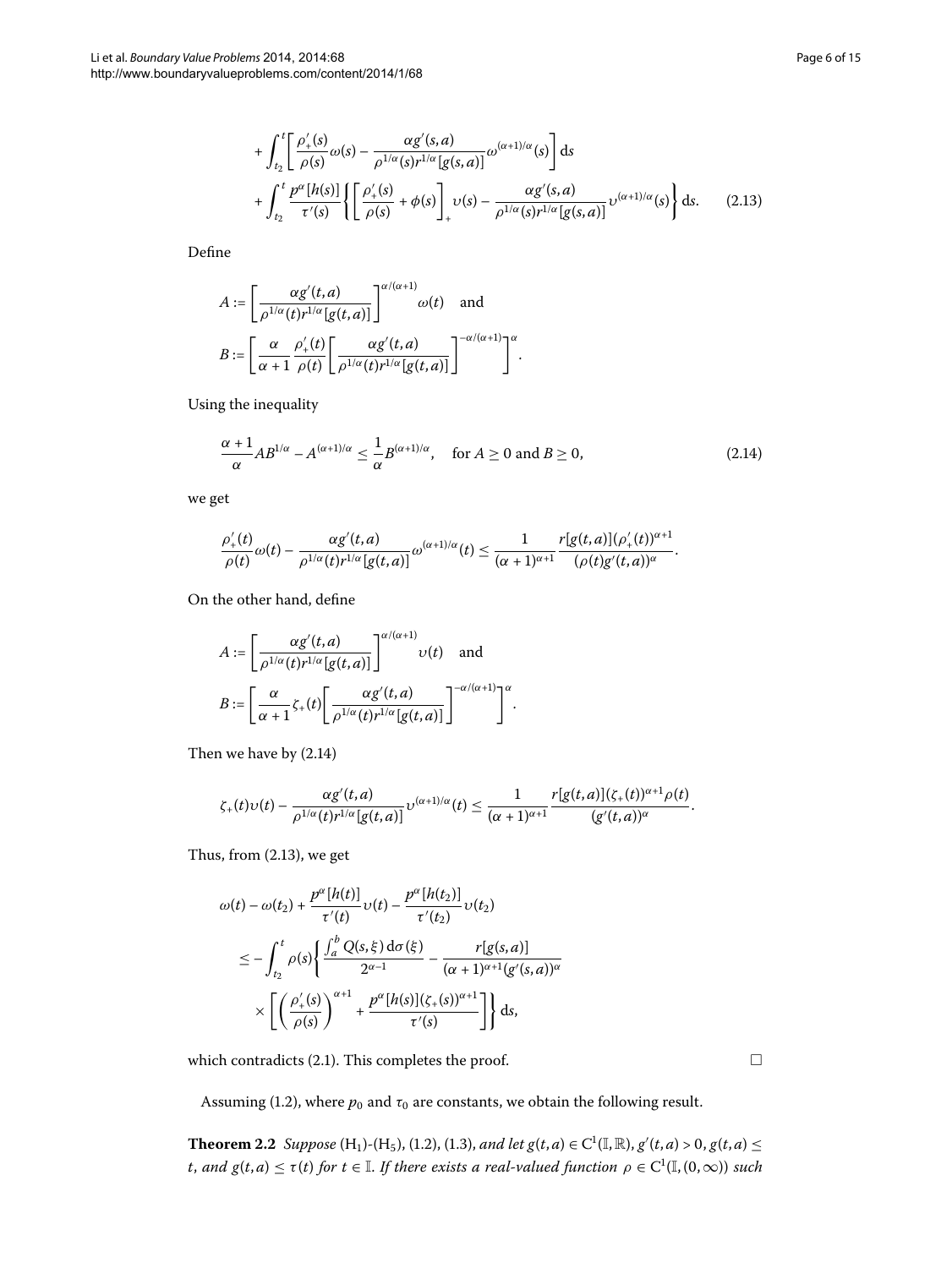<span id="page-6-6"></span>
$$
\limsup_{t \to \infty} \int_{t_0}^t \left[ \frac{\rho(s) \int_a^b Q(s,\xi) \, d\sigma(\xi)}{2^{\alpha - 1}} - \frac{1 + \frac{p_0^{\alpha}}{\tau_0}}{(\alpha + 1)^{\alpha + 1}} \frac{r[g(s,a)] (\rho'_+(s))^{\alpha + 1}}{(\rho(s)g'(s,a))^{\alpha}} \right] ds = \infty, \tag{2.15}
$$

*then* (1[.](#page-0-1)1) *is oscillatory*.

*Proof* As above, let *x* be an eventually positive solution of (1[.](#page-0-1)1). Proceeding as in the proof of Theorem 2.1, we have  $z'(t) > 0$ , (2.3), and (2.4) for all sufficiently large *t*. Using (1.2),  $(2.3)$ , and  $(2.4)$ , we obtain

<span id="page-6-5"></span><span id="page-6-4"></span><span id="page-6-3"></span>
$$
\left(r(t)\left(z'(t)\right)^{\alpha}\right)' + \frac{p_0^{\alpha}}{\tau_0} \left(r\left[\tau(t)\right]\left(z'\left[\tau(t)\right]\right)^{\alpha}\right)'
$$
  
+ 
$$
\frac{1}{2^{\alpha-1}} z^{\alpha} \left[g(t,a)\right] \int_a^b Q(s,\xi) d\sigma(\xi) \le 0.
$$
 (2.16)

The remainder of the proof is similar to that of Theorem 2.1, and hence it is omitted.  $\;\;\Box$ 

**Theorem 2.3** Suppose we have  $(H_1)$ - $(H_5)$ , (1.3), and let  $\tau(t) \leq t$  and  $g(t, a) \geq \tau(t)$  for  $t \in \mathbb{I}$ . Assume also that there exists a real-valued function  $h \in C^1(\mathbb{I}, \mathbb{R})$  such that  $p[g(t, \xi)] \leq 1$  $p[h(t)]$  *for*  $t \in \mathbb{I}$  *and*  $\xi \in [a, b]$ . If there exists a real-valued function  $\rho \in C^1(\mathbb{I}, (0, \infty))$  such *that*

$$
\limsup_{t \to \infty} \int_{t_0}^t \rho(s) \left[ \frac{\int_a^b Q(s,\xi) \, d\sigma(\xi)}{2^{\alpha - 1}} - \frac{r[\tau(s)] \varphi(s)}{(\alpha + 1)^{\alpha + 1} (\tau'(s))^\alpha} \right] ds = \infty, \tag{2.17}
$$

*then* (1[.](#page-0-1)1) *is oscillatory*.

*Proof* Let  $x$  be a nonoscillatory solution of (1.1). Without loss of generality, we assume that there exists a  $t_1 \in \mathbb{I}$  such that  $x(t) > 0$ ,  $x[\tau(t)] > 0$ , and  $x[g(t, \xi)] > 0$  for all  $t \ge t_1$  and  $\xi \in$ [ $a$ , $b$ ][.](#page-3-6) As in the proof of Theorem 2.1, we obtain (2.3) and (2.4). In view of (2.3),  $r|z'|^{\alpha-1}z'$ is nonincreasing. Now we have two possible cases for the sign of  $z'$ : (i)  $z' < 0$  eventually, or (ii)  $z'$  > 0 eventually.

(i) Suppose that  $z'(t) < 0$  for  $t \ge t_2 \ge t_1$ . Then, with a proof similar to the proof of case (i) in Theorem 2[.](#page-2-1)1, we obtain a contradiction.

(ii) Suppose that  $z'(t) > 0$  for  $t \ge t_2 \ge t_1$ . We define a Riccati substitution

<span id="page-6-1"></span><span id="page-6-0"></span>
$$
\omega(t) := \rho(t) \frac{r(t)(z'(t))^{\alpha}}{(z[\tau(t)])^{\alpha}}, \quad t \ge t_2.
$$
\n(2.18)

Then  $\omega(t) > 0$ [.](#page-3-0) From (2.3) and  $\tau(t) \leq t$ , we have

<span id="page-6-2"></span>
$$
z'\big[\tau(t)\big] \ge \big(r(t)/r\big[\tau(t)\big]\big)^{1/\alpha} z'(t). \tag{2.19}
$$

Differentiating  $(2.18)$ , we obtain

$$
\omega'(t) = \rho'(t) \frac{r(t)(z'(t))^{\alpha}}{(z[\tau(t)])^{\alpha}} + \rho(t) \frac{(r(t)(z'(t))^{\alpha})'}{(z[\tau(t)])^{\alpha}} -\alpha \rho(t) \frac{r(t)(z'(t))^{\alpha} z^{\alpha-1}[\tau(t)] z'[\tau(t)] \tau'(t)}{(z[\tau(t)])^{2\alpha}}.
$$
\n(2.20)

*that*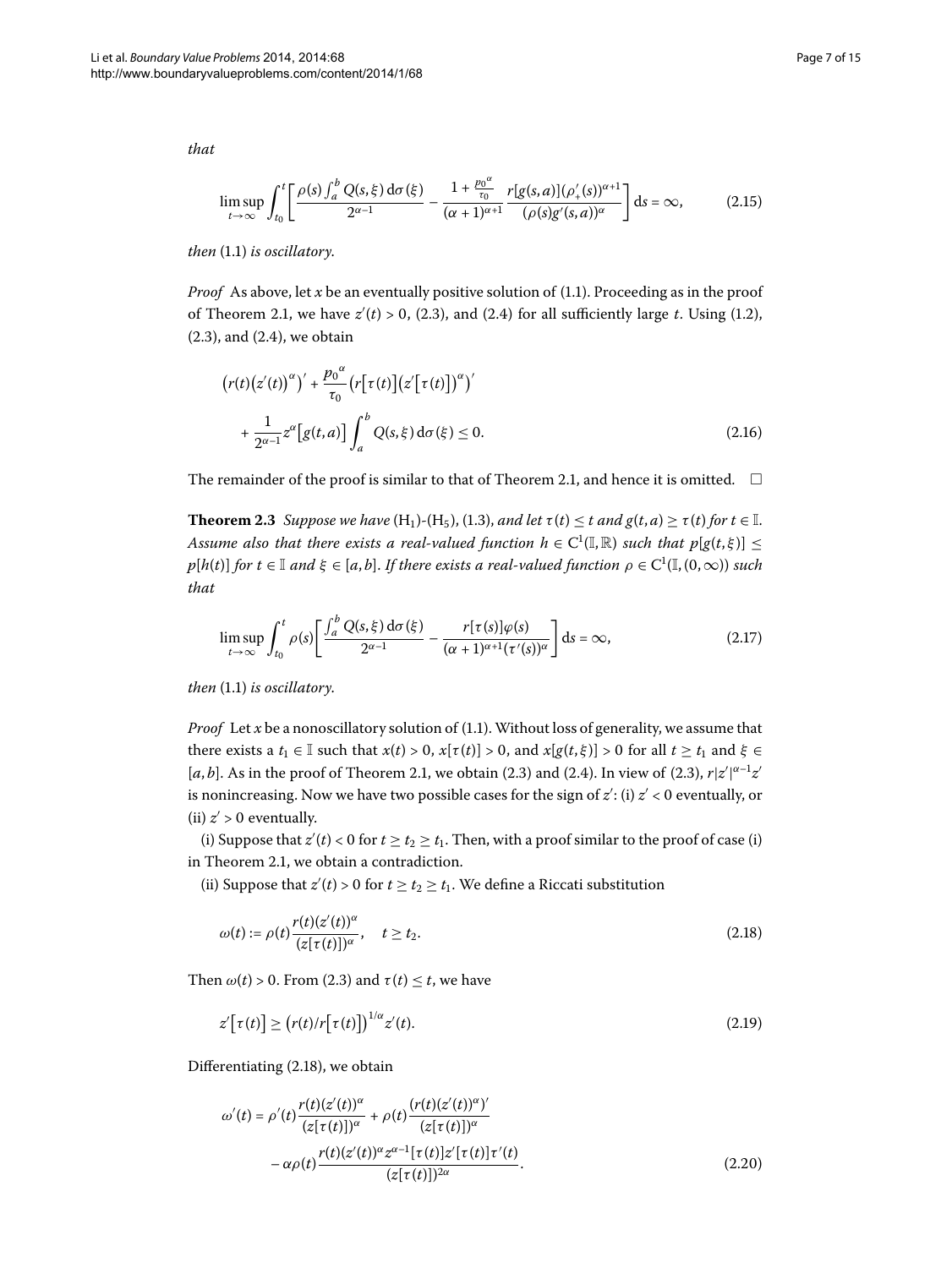Therefore, by  $(2.18)$  $(2.18)$  $(2.18)$ ,  $(2.19)$ , and  $(2.20)$ , we see that

<span id="page-7-2"></span><span id="page-7-0"></span>
$$
\omega'(t) \leq \frac{\rho'(t)}{\rho(t)} \omega(t) + \rho(t) \frac{(r(t)(z'(t))^{\alpha})'}{(z[\tau(t)])^{\alpha}} - \frac{\alpha \tau'(t)}{\rho^{1/\alpha}(t) r^{1/\alpha} [\tau(t)]} \omega^{(\alpha+1)/\alpha}(t). \tag{2.21}
$$

<span id="page-7-1"></span>Similarly, we introduce another Riccati substitution:

$$
\upsilon(t) := \rho(t) \frac{r[\tau(t)](z'[\tau(t)])^{\alpha}}{(z[\tau(t)])^{\alpha}}, \quad t \ge t_2.
$$
\n(2.22)

Then  $v(t) > 0$ . Differentiating (2.22), we have

<span id="page-7-3"></span>
$$
v'(t) = \rho'(t) \frac{r[\tau(t)](z'[\tau(t)])^{\alpha}}{(z[\tau(t)])^{\alpha}} + \rho(t) \frac{(r[\tau(t)](z'[\tau(t)])^{\alpha}'}{(z[\tau(t)])^{\alpha}} -\alpha \rho(t) \frac{r[\tau(t)](z'[\tau(t)])^{\alpha}z^{\alpha-1}[\tau(t)]z'[\tau(t)]\tau'(t)}{(z[\tau(t)])^{2\alpha}}.
$$
\n(2.23)

Therefore, by  $(2.22)$  $(2.22)$  $(2.22)$  and  $(2.23)$ , we get

$$
\upsilon'(t) = \frac{\rho'(t)}{\rho(t)} \upsilon(t) + \rho(t) \frac{(r[\tau(t)](z'[\tau(t)])^{\alpha})'}{(z[\tau(t)])^{\alpha}} - \frac{\alpha \tau'(t)}{\rho^{1/\alpha}(t)r^{1/\alpha}[\tau(t)]} \upsilon^{(\alpha+1)/\alpha}(t). \tag{2.24}
$$

Combining  $(2.21)$  and  $(2.24)$ , we have

$$
\omega'(t) + \frac{p^{\alpha}[h(t)]}{\tau'(t)} \upsilon'(t) \leq \rho(t) \frac{(r(t)(z'(t))^{\alpha})' + \frac{p^{\alpha}[h(t)]}{\tau'(t)} (r[\tau(t)](z'[\tau(t)])^{\alpha})'}{(z[\tau(t)])^{\alpha}} + \frac{\rho'(t)}{\rho(t)} \omega(t)
$$

$$
- \frac{\alpha \tau'(t)}{\rho^{1/\alpha}(t)r^{1/\alpha}[\tau(t)]} \omega^{(\alpha+1)/\alpha}(t) + \frac{p^{\alpha}[h(t)]}{\tau'(t)} \frac{\rho'(t)}{\rho(t)} \upsilon(t)
$$

$$
- \frac{p^{\alpha}[h(t)]}{\tau'(t)} \frac{\alpha \tau'(t)}{\rho^{1/\alpha}(t)r^{1/\alpha}[\tau(t)]} \upsilon^{(\alpha+1)/\alpha}(t).
$$

It follows from (2.4) and  $g(t, a) \geq \tau(t)$  that

$$
\omega'(t) + \frac{p^{\alpha}[h(t)]}{\tau'(t)} \upsilon'(t) \le -\frac{\rho(t)}{2^{\alpha-1}} \int_a^b Q(t,\xi) d\sigma(\xi) + \frac{\rho'_+(t)}{\rho(t)} \omega(t)
$$

$$
- \frac{\alpha \tau'(t)}{\rho^{1/\alpha}(t) r^{1/\alpha} [\tau(t)]} \omega^{(\alpha+1)/\alpha}(t) + \frac{p^{\alpha}[h(t)]}{\tau'(t)} \frac{\rho'_+(t)}{\rho(t)} \upsilon(t)
$$

$$
- \frac{p^{\alpha}[h(t)]}{\tau'(t)} \frac{\alpha \tau'(t)}{\rho^{1/\alpha}(t) r^{1/\alpha} [\tau(t)]} \upsilon^{(\alpha+1)/\alpha}(t).
$$

Integrating the latter inequality from  $t_2$  to  $t$ , we obtain

<span id="page-7-4"></span>
$$
\omega(t) - \omega(t_2) + \frac{p^{\alpha}[h(t)]}{\tau'(t)} \upsilon(t) - \frac{p^{\alpha}[h(t_2)]}{\tau'(t_2)} \upsilon(t_2)
$$
  
\n
$$
\leq -\int_{t_2}^t \frac{\rho(s)}{2^{\alpha-1}} \int_a^b Q(s,\xi) d\sigma(\xi) ds + \int_{t_2}^t \left[ \frac{\rho'_+(s)}{\rho(s)} \omega(s) - \frac{\alpha \tau'(s)}{\rho^{1/\alpha}(s) r^{1/\alpha} [\tau(s)]} \omega^{(\alpha+1)/\alpha}(s) \right] ds
$$
  
\n
$$
+ \int_{t_2}^t \frac{p^{\alpha}[h(s)]}{\tau'(s)} \left\{ \left[ \frac{\rho'_+(s)}{\rho(s)} + \phi(s) \right]_{+} \upsilon(s) - \frac{\alpha \tau'(s)}{\rho^{1/\alpha}(s) r^{1/\alpha} [\tau(s)]} \upsilon^{(\alpha+1)/\alpha}(s) \right\} ds.
$$
 (2.25)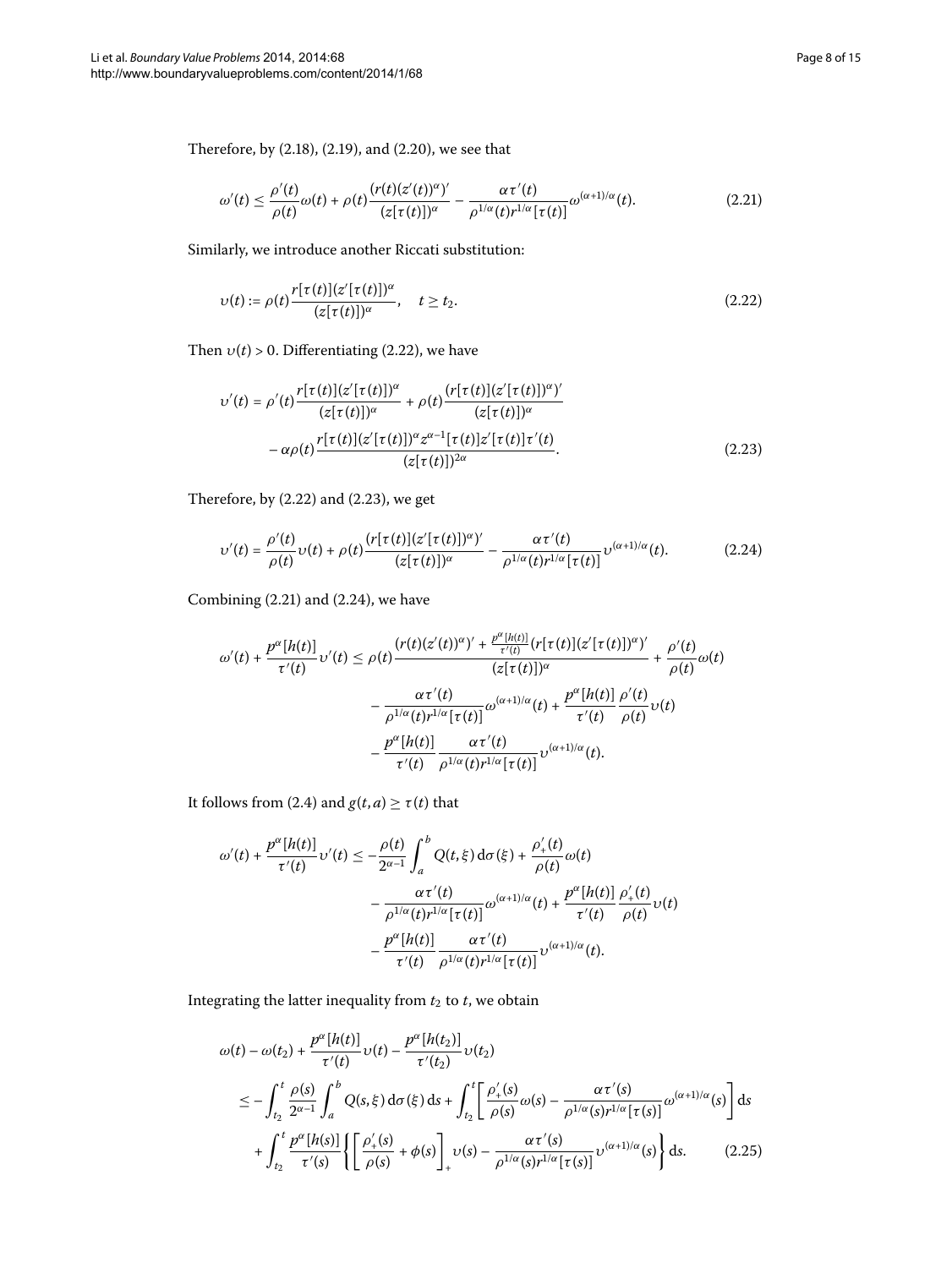Define

$$
A := \left[\frac{\alpha \tau'(t)}{\rho^{1/\alpha}(t) r^{1/\alpha} [\tau(t)]}\right]^{\alpha/(\alpha+1)} \omega(t) \text{ and}
$$

$$
B := \left[\frac{\alpha}{\alpha+1} \frac{\rho'_+(t)}{\rho(t)} \left[\frac{\alpha \tau'(t)}{\rho^{1/\alpha}(t) r^{1/\alpha} [\tau(t)]}\right]^{-\alpha/(\alpha+1)}\right]^{\alpha}
$$

Using inequality  $(2.14)$ , we have

$$
\frac{\rho'_+(t)}{\rho(t)}\omega(t)-\frac{\alpha\tau'(t)}{\rho^{1/\alpha}(t)r^{1/\alpha}[\tau(t)]}\omega^{(\alpha+1)/\alpha}(t)\leq \frac{1}{(\alpha+1)^{\alpha+1}}\frac{r[\tau(t)](\rho'_+(t))^{\alpha+1}}{(\rho(t)\tau'(t))^{\alpha}}.
$$

.

On the other hand, define

$$
A := \left[\frac{\alpha \tau'(t)}{\rho^{1/\alpha}(t) r^{1/\alpha} [\tau(t)]}\right]^{\alpha/(\alpha+1)} \upsilon(t) \text{ and}
$$

$$
B := \left[\frac{\alpha}{\alpha+1} \zeta_+(t) \left[\frac{\alpha \tau'(t)}{\rho^{1/\alpha}(t) r^{1/\alpha} [\tau(t)]}\right]^{\alpha/(\alpha+1)}\right]^{\alpha}.
$$

Then, by  $(2.14)$  $(2.14)$  $(2.14)$ , we obtain

$$
\zeta_+(t)\upsilon(t)-\frac{\alpha\,\tau'(t)}{\rho^{1/\alpha}(t)r^{1/\alpha}[\tau(t)]}\upsilon^{(\alpha+1)/\alpha}(t)\leq \frac{1}{(\alpha+1)^{\alpha+1}}\frac{r[\tau(t)](\zeta_+(t))^{\alpha+1}\rho(t)}{(\tau'(t))^{\alpha}}.
$$

Thus, from  $(2.25)$ , we get

$$
\omega(t) - \omega(t_2) + \frac{p^{\alpha}[h(t)]}{\tau'(t)} \upsilon(t) - \frac{p^{\alpha}[h(t_2)]}{\tau'(t_2)} \upsilon(t_2)
$$
  

$$
\leq -\int_{t_2}^t \rho(s) \left\{ \frac{\int_a^b Q(s, \xi) d\sigma(\xi)}{2^{\alpha-1}} - \frac{r[\tau(s)]}{(\alpha+1)^{\alpha+1}(\tau'(s))^{\alpha}} \right\}
$$
  

$$
\times \left[ \left( \frac{\rho'_+(s)}{\rho(s)} \right)^{\alpha+1} + \frac{p^{\alpha}[h(s)](\zeta_+(s))^{\alpha+1}}{\tau'(s)} \right] \right\} ds,
$$

<span id="page-8-0"></span>which contradicts  $(2.17)$ . This completes the proof.

Assuming we have (1.2), where  $p_0$  and  $\tau_0$  are constants, we get the following result.

**Theorem 2[.](#page-1-1)4** Suppose we have  $(H_1)$ - $(H_5)$ , (1.2), (1.3), and let  $\tau(t) \leq t$  and  $g(t, a) \geq \tau(t)$  for  $t \in \mathbb{I}$ . If there exists a real-valued function  $\rho \in C^1(\mathbb{I}, (0, \infty))$  such that

$$
\limsup_{t \to \infty} \int_{t_0}^t \left[ \frac{\rho(s) \int_a^b Q(s, \xi) d\sigma(\xi)}{2^{\alpha - 1}} - \frac{1}{(\alpha + 1)^{\alpha + 1}} \left( 1 + \frac{p_0^{\alpha}}{\tau_0} \right) \frac{r[\tau(s)] (\rho'_+(s))^{\alpha + 1}}{(\tau_0 \rho(s))^{\alpha}} \right] ds = \infty,
$$
\n(2.26)

*then* (1[.](#page-0-1)1) *is oscillatory*.

*Proof* Assume again that  $x$  is an eventually positive solution of (1.1). As in the proof of Theorem 2[.](#page-3-0)1, we have  $z'(t) > 0$ , (2.3), and (2.4) for all sufficiently large *t*. By virtue of (1.2),

<span id="page-8-1"></span> $\Box$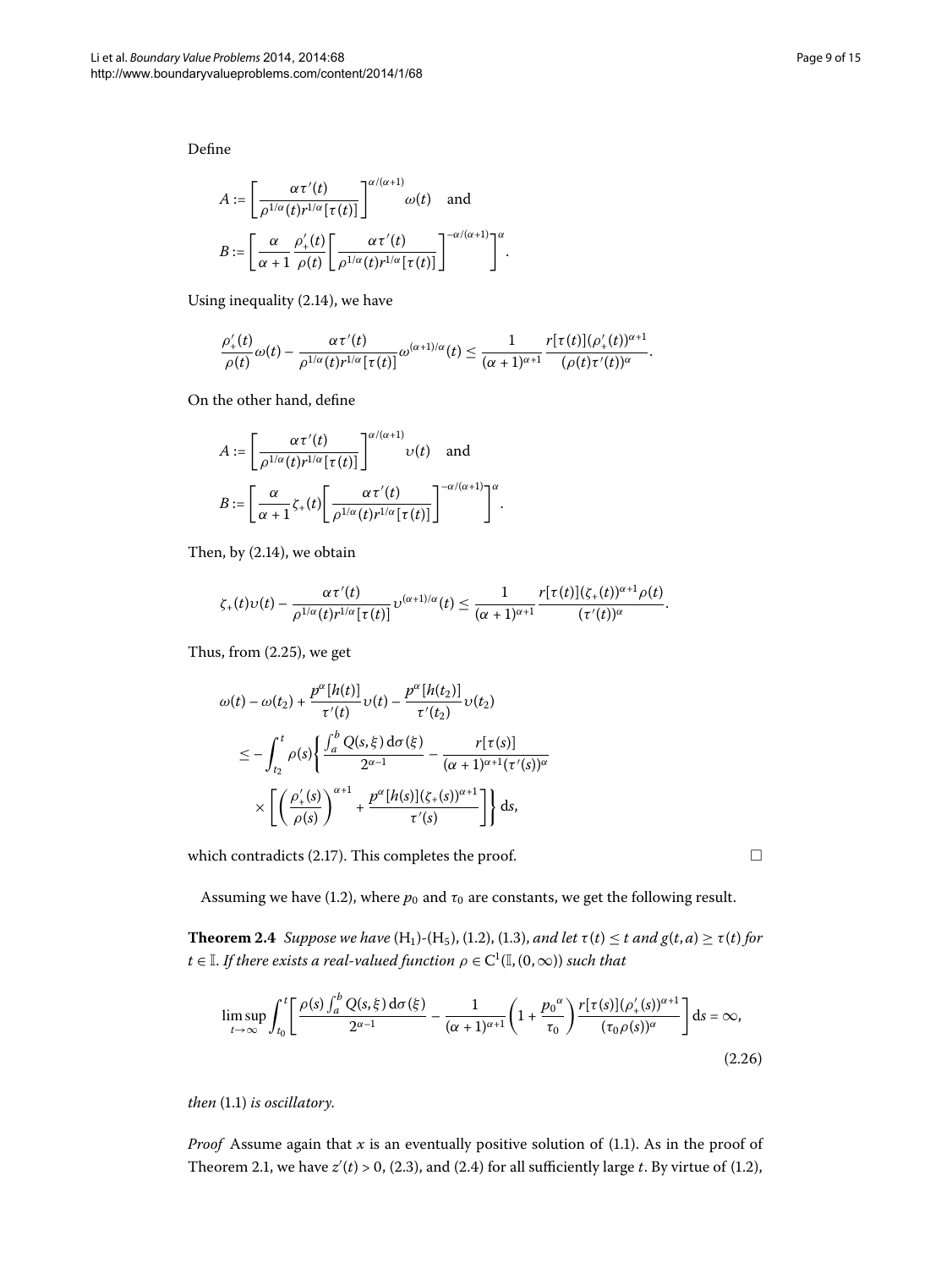<span id="page-9-3"></span> $(2.3)$ , and  $(2.4)$ , we have  $(2.16)$  for all sufficiently large  $t$ . The rest of the proof is similar to that of Theorem 2.3, and so it is omitted.  $\Box$ 

In the following, we present some oscillation criteria for  $(1.1)$  in the case where  $(1.4)$ holds.

**Theorem 2[.](#page-2-2)5** Suppose we have  $(H_1)$ - $(H_5)$ , (1.2), (1.4), and let  $g(t, a) \in C^1(\mathbb{I}, \mathbb{R})$ ,  $g'(t, a) > 0$ ,  $g(t, a) \leq \tau(t) \leq t$  *for*  $t \in \mathbb{I}$ , *and*  $g(t, \xi) \leq g(t, b)$  *for*  $\xi \in [a, b]$ . Assume further that there exists a real-valued function  $\rho \in C^1(\mathbb{I}, (0, \infty))$  such that (2.15) is satisfied. If there exists a real $valued$  function  $\eta \in C^1(\mathbb{I}, \mathbb{R})$  such that  $\eta(t) \geq t$ ,  $\eta(t) \geq g(t, b)$ ,  $\eta'(t) > 0$  for  $t \in \mathbb{I}$ , and

<span id="page-9-2"></span>
$$
\limsup_{t \to \infty} \int_{t_0}^t \left[ \frac{\int_a^b Q(s, \xi) d\sigma(\xi)}{2^{\alpha - 1}} \delta^{\alpha}(s) - \left( 1 + \frac{p_0^{\alpha}}{\tau_0} \right) \left( \frac{\alpha}{\alpha + 1} \right)^{\alpha + 1} \frac{\eta'(s)}{\delta(s) r^{1/\alpha} [\eta(s)]} \right] ds = \infty,
$$
\n(2.27)

*then* (1[.](#page-0-1)1) *is oscillatory*.

*Proof* Let *x* be a nonoscillatory solution of  $(1.1)$  $(1.1)$  $(1.1)$ . Without loss of generality, we assume that there exists a  $t_1 \in \mathbb{I}$  such that  $x(t) > 0$ ,  $x[\tau(t)] > 0$ , and  $x[g(t, \xi)] > 0$  for all  $t \ge t_1$  and  $\xi \in [a, b]$ [.](#page-0-1) Then  $z(t) > 0$ . As in the proof of Theorem 2.1, we get (2.2). By virtue of (1.1), we have (2[.](#page-3-0)3). Thus,  $r|z'|^{\alpha-1}z'$  is nonincreasing. Now we have two possible cases for the sign of *z'*: (i) *z'* < 0 eventually, or (ii) *z'* > 0 eventually.

(i) Suppose that  $z'(t) > 0$  for  $t \ge t_2 \ge t_1$ [.](#page-5-2) Then, by the proof of Theorem 2.2, we obtain a contradiction to  $(2.15)$ .

(ii) Suppose that  $z'(t) < 0$  for  $t \ge t_2 \ge t_1$ . It follows from (2.2), (2.3), and  $g(t, \xi) \le g(t, b)$ that

<span id="page-9-1"></span><span id="page-9-0"></span>
$$
\left(-r(t)\left(-z'(t)\right)^{\alpha}\right)' + \frac{p_0^{\alpha}}{\tau_0} \left(-r\left[\tau(t)\right]\left(-z'\left[\tau(t)\right]\right)^{\alpha}\right)'
$$
  
+ 
$$
\frac{1}{2^{\alpha-1}}z^{\alpha}\left[g(t,b)\right]\int_a^b Q(t,\xi)\,d\sigma(\xi) \le 0.
$$
 (2.28)

We define the function *u* by

$$
u(t) := -\frac{r(t)(-z'(t))^{\alpha}}{z^{\alpha}[\eta(t)]}, \quad t \ge t_2.
$$
 (2.29)

Then  $u(t) < 0$ . Noting that  $r(-z')^{\alpha}$  is nondecreasing, we get

$$
z'(s) \leq \frac{r^{1/\alpha}(t)}{r^{1/\alpha}(s)}z'(t), \quad s \geq t \geq t_2.
$$

Integrating this inequality from  $\eta(t)$  to *l*, we obtain

$$
z(l) \leq z[\eta(t)] + r^{1/\alpha}(t)z'(t)\int_{\eta(t)}^{l} \frac{ds}{r^{1/\alpha}(s)}.
$$

Letting  $l \rightarrow \infty$ , we have

$$
0 \leq z[\eta(t)] + r^{1/\alpha}(t)z'(t)\delta(t).
$$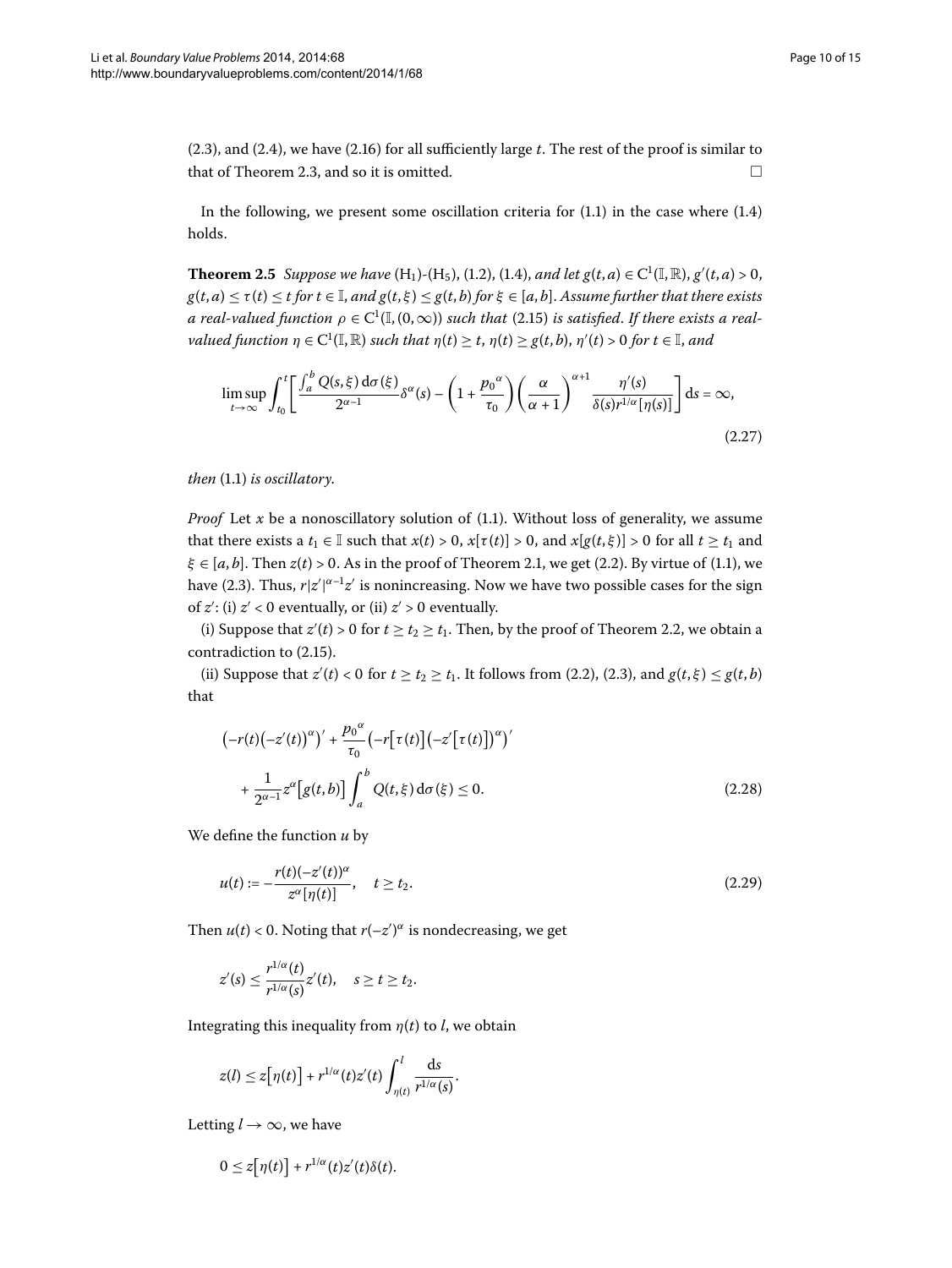That is,

<span id="page-10-0"></span>
$$
-\delta(t)\frac{r^{1/\alpha}(t)z'(t)}{z[\eta(t)]}\leq 1.
$$

Thus, we get by  $(2.29)$  $(2.29)$  $(2.29)$ 

$$
-\delta^{\alpha}(t)u(t) \le 1. \tag{2.30}
$$

Similarly, we define another function *v* by

$$
\nu(t) := -\frac{r[\tau(t)](-z'[\tau(t)])^{\alpha}}{z^{\alpha}[\eta(t)]}, \quad t \ge t_2.
$$
\n(2.31)

Then  $v(t) < 0$ . Noting that  $r(-z')^{\alpha}$  is nondecreasing and  $\tau(t) \leq t$ , we get

<span id="page-10-5"></span> $r(t)(-z'(t))^{\alpha} \ge r[\tau(t)](-z'[\tau(t)])^{\alpha}.$ 

Thus,  $0 < -v(t) \le -u(t)$ . Hence, by (2.30), we see that

<span id="page-10-1"></span>
$$
-\delta^{\alpha}(t)\nu(t) \le 1. \tag{2.32}
$$

Differentiating  $(2.29)$  $(2.29)$  $(2.29)$ , we obtain

$$
u'(t)=\frac{(-r(t)(-z'(t))^{\alpha})'z^{\alpha}[\eta(t)]+\alpha r(t)(-z'(t))^{\alpha}z^{\alpha-1}[\eta(t)]z'[\eta(t)]\eta'(t)}{z^{2\alpha}[\eta(t)]}.
$$

By (2.3) and  $\eta(t) \ge t$ , we have  $z'[\eta(t)] \le (r(t)/r[\eta(t)])^{1/\alpha} z'(t)$ , and so

<span id="page-10-2"></span>
$$
u'(t) \le \frac{(-r(t)(-z'(t))^{\alpha})'}{z^{\alpha}[\eta(t)]} - \alpha \frac{\eta'(t)}{r^{1/\alpha}[\eta(t)]} (-u(t))^{{(\alpha+1)/\alpha}}.
$$
 (2.33)

<span id="page-10-3"></span>Similarly, we see that

$$
\nu'(t) \le \frac{(-r[\tau(t)](-z'[\tau(t)])^{\alpha}}{z^{\alpha}[\eta(t)]} - \alpha \frac{\eta'(t)}{r^{1/\alpha}[\eta(t)]}(-\nu(t))^{\alpha+1/\alpha}.
$$
\n(2.34)

<span id="page-10-4"></span>Combining  $(2.33)$  and  $(2.34)$ , we get

$$
u'(t) + \frac{p_0^{\alpha}}{\tau_0} v'(t) \le \frac{(-r(t)(-z'(t))^{\alpha})'}{z^{\alpha}[\eta(t)]} + \frac{p_0^{\alpha}}{\tau_0} \frac{(-r[\tau(t)](-z'[\tau(t)])^{\alpha})'}{z^{\alpha}[\eta(t)]}
$$

$$
- \alpha \frac{\eta'(t)}{r^{1/\alpha}[\eta(t)]} (-u(t))^{(\alpha+1)/\alpha} - \frac{\alpha p_0^{\alpha}}{\tau_0} \frac{\eta'(t)}{r^{1/\alpha}[\eta(t)]} (-v(t))^{(\alpha+1)/\alpha}.
$$
 (2.35)

Using (2[.](#page-10-3)28), (2.35), and  $g(t, b) \leq \eta(t)$ , we obtain

$$
u'(t) + \frac{p_0^{\alpha}}{\tau_0} v'(t) \le -\frac{\int_a^b Q(t,\xi) d\sigma(\xi)}{2^{\alpha-1}} - \alpha \frac{\eta'(t)}{r^{1/\alpha}[\eta(t)]} (-u(t))^{(\alpha+1)/\alpha} -\frac{\alpha p_0^{\alpha}}{\tau_0} \frac{\eta'(t)}{r^{1/\alpha}[\eta(t)]} (-v(t))^{(\alpha+1)/\alpha}.
$$
 (2.36)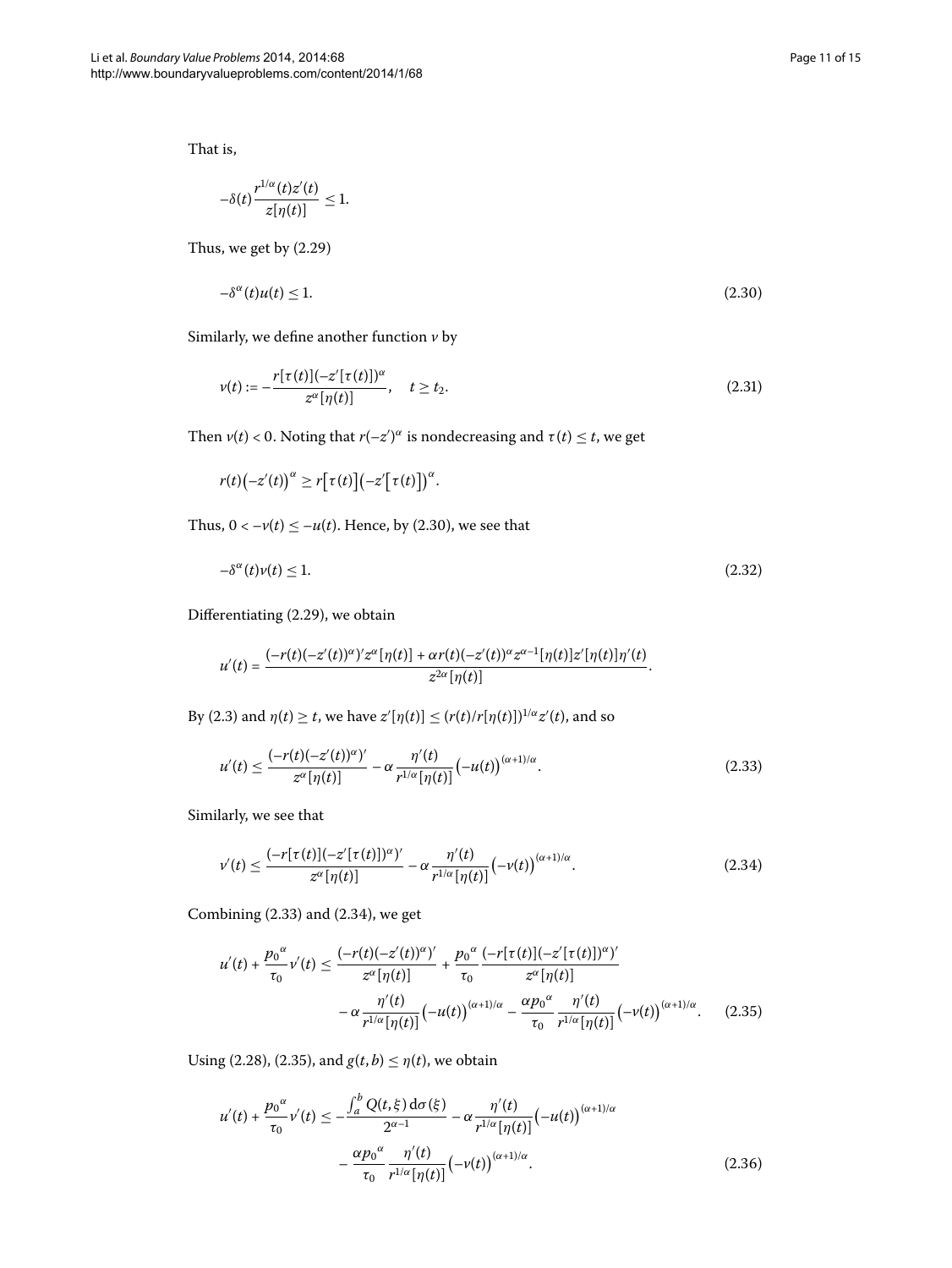Multiplying (2[.](#page-10-4)36) by  $\delta^{\alpha}(t)$  and integrating the resulting inequality from  $t_2$  to  $t$ , we have

$$
u(t)\delta^{\alpha}(t) - u(t_2)\delta^{\alpha}(t_2) + \alpha \int_{t_2}^t \frac{\delta^{\alpha-1}(s)\eta'(s)u(s)}{r^{1/\alpha}[\eta(s)]} ds + \alpha \int_{t_2}^t \frac{\eta'(s)\delta^{\alpha}(s)}{r^{1/\alpha}[\eta(s)]} (-u(s))^{(\alpha+1)/\alpha} ds
$$
  
+ 
$$
\frac{p_0^{\alpha}}{\tau_0} v(t)\delta^{\alpha}(t) - \frac{p_0^{\alpha}}{\tau_0} v(t_2)\delta^{\alpha}(t_2) + \frac{\alpha p_0^{\alpha}}{\tau_0} \int_{t_2}^t \frac{\delta^{\alpha-1}(s)\eta'(s)v(s)}{r^{1/\alpha}[\eta(s)]} ds
$$
  
+ 
$$
\frac{\alpha p_0^{\alpha}}{\tau_0} \int_{t_2}^t \frac{\eta'(s)\delta^{\alpha}(s)}{r^{1/\alpha}[\eta(s)]} (-v(s))^{(\alpha+1)/\alpha} ds + \int_{t_2}^t \frac{\int_a^b Q(s,\xi) d\sigma(\xi)}{2^{\alpha-1}} \delta^{\alpha}(s) ds \le 0.
$$

.

.

Set

$$
A := -\left[\frac{\eta'(t)\delta^{\alpha}(t)}{r^{1/\alpha}[\eta(t)]}\right]^{(\alpha+1)/\alpha} u(t) \text{ and}
$$

$$
B := \left[\frac{\alpha}{\alpha+1} \frac{\delta^{\alpha-1}(t)\eta'(t)}{r^{1/\alpha}[\eta(t)]} \left[\frac{\eta'(t)\delta^{\alpha}(t)}{r^{1/\alpha}[\eta(t)]}\right]^{-\alpha/(\alpha+1)}\right]^{\alpha}
$$

Using inequality  $(2.14)$ , we get

$$
\frac{\delta^{\alpha-1}(t)\eta'(t)u(t)}{r^{1/\alpha}[\eta(t)]}+\frac{\eta'(t)\delta^{\alpha}(t)}{r^{1/\alpha}[\eta(t)]}(-u(t))^{{(\alpha+1)/\alpha}}\geq -\frac{1}{\alpha}\left(\frac{\alpha}{\alpha+1}\right)^{\alpha+1}\frac{\eta'(t)}{\delta(t)r^{1/\alpha}[\eta(t)]}.
$$

Similarly, we set

$$
A := -\left[\frac{\eta'(t)\delta^{\alpha}(t)}{r^{1/\alpha}[\eta(t)]}\right]^{(\alpha+1)/\alpha} \nu(t) \text{ and}
$$

$$
B := \left[\frac{\alpha}{\alpha+1} \frac{\delta^{\alpha-1}(t)\eta'(t)}{r^{1/\alpha}[\eta(t)]} \left[\frac{\eta'(t)\delta^{\alpha}(t)}{r^{1/\alpha}[\eta(t)]}\right]^{-\alpha/(\alpha+1)}\right]^{\alpha}
$$

Then we have by  $(2.14)$ 

$$
\frac{\delta^{\alpha-1}(t)\eta'(t)\nu(t)}{r^{1/\alpha}[\eta(t)]}+\frac{\eta'(t)\delta^{\alpha}(t)}{r^{1/\alpha}[\eta(t)]}(-\nu(t))^{(\alpha+1)/\alpha}\geq -\frac{1}{\alpha}\left(\frac{\alpha}{\alpha+1}\right)^{\alpha+1}\frac{\eta'(t)}{\delta(t)r^{1/\alpha}[\eta(t)]}.
$$

Thus, from  $(2.30)$  $(2.30)$  $(2.30)$  and  $(2.32)$ , we find

$$
\int_{t_2}^t \left[ \frac{\int_a^b Q(s,\xi) d\sigma(\xi)}{2^{\alpha-1}} \delta^{\alpha}(s) - \left(1 + \frac{p_0^{\alpha}}{\tau_0}\right) \left(\frac{\alpha}{\alpha+1}\right)^{\alpha+1} \frac{\eta'(s)}{\delta(s) r^{1/\alpha} [\eta(s)]} \right] ds
$$
  

$$
\leq u(t_2) \delta^{\alpha}(t_2) + \frac{p_0^{\alpha}}{\tau_0} \nu(t_2) \delta^{\alpha}(t_2) + 1 + \frac{p_0^{\alpha}}{\tau_0},
$$

<span id="page-11-0"></span>which contradicts (2[.](#page-9-2)27). This completes the proof.  $\Box$ 

With a proof similar to the proof of Theorems 2[.](#page-8-0)4 and 2.5, we obtain the following result.

**Theorem 2[.](#page-2-2)6** Suppose we have  $(H_1)$ - $(H_5)$ , (1.2), (1.4), and let  $\tau(t) \le t$ ,  $g(t, a) \ge \tau(t)$  for  $t \in \mathbb{I}$ , and  $g(t, \xi) \leq g(t, b)$  for  $\xi \in [a, b]$ . Assume also that there exists a real-valued func*tion*  $\rho \in C^1(\mathbb{I}, (0, \infty))$  *such that* (2.26) *is satisfied. If there exists a real-valued function*  $\eta \in C^1(\mathbb{I}, \mathbb{R})$  such that  $\eta(t) \ge t$ ,  $\eta(t) \ge g(t, b)$ ,  $\eta'(t) > 0$  for  $t \in \mathbb{I}$ , and (2[.](#page-0-1)27) holds, then (1.1) *is oscillatory*.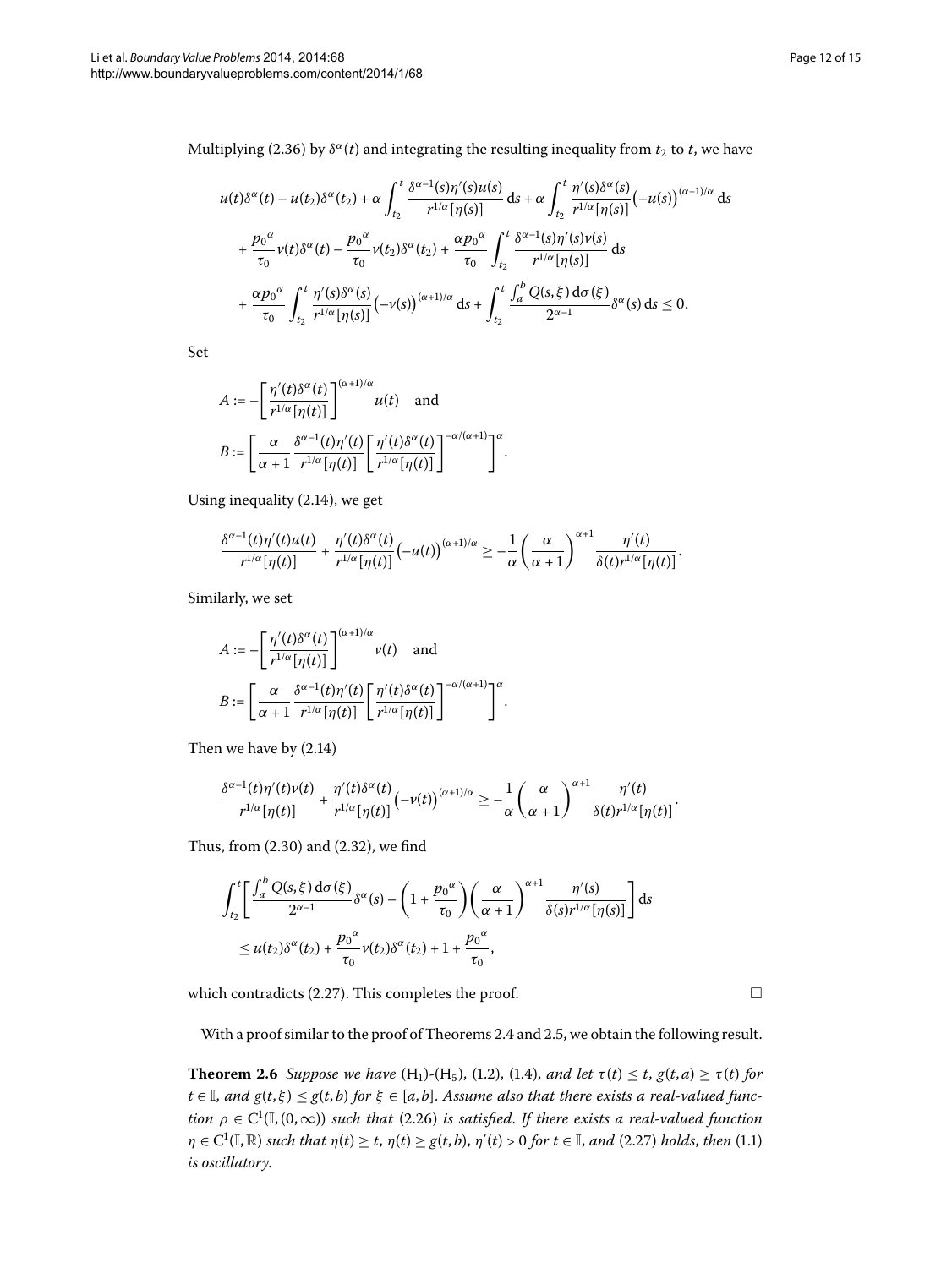### **3 Applications and discussion**

In this section, we provide three examples to illustrate the main results.

**Example 3.1** Consider the second-order neutral functional differential equation

<span id="page-12-0"></span>
$$
[x(t) + x(t - 2\pi)]'' + \int_{-\frac{5\pi}{2}}^{\frac{\pi}{2}} x[t + \xi] d\xi = 0, \quad t \ge 10.
$$
 (3.1)

Let  $\alpha = 1$ ,  $a = -5\pi/2$ ,  $b = \pi/2$ ,  $r(t) = 1$ ,  $p(t) = 1$ ,  $\tau(t) = t - 2\pi$ ,  $q(t, \xi) = 1$ ,  $g(t, \xi) = t + \xi$ ,  $\sigma(\xi) =$  $\xi$ , and  $\rho(t) = 1$ . Then  $Q(t, \xi) = \min\{q(t, \xi), q(\tau(t), \xi)\} = 1, g'(t, a) = 1, g(t, a) = t - 5\pi/2 \le t + \xi$ for  $\xi \in [-5\pi/2, \pi/2]$ , and  $g(t, a) \leq \tau(t) \leq t$ . Moreover, letting  $\tau_0 = 1$ , then

<span id="page-12-1"></span>
$$
\limsup_{t \to \infty} \int_{t_0}^t \left[ \frac{\rho(s) \int_a^b Q(s, \xi) d\sigma(\xi)}{2^{\alpha - 1}} - \frac{1}{(\alpha + 1)^{\alpha + 1}} \left( 1 + \frac{p_0^{\alpha}}{\tau_0} \right) \frac{r[g(s, a)] (\rho'_+(s))^{\alpha + 1}}{(\rho(s)g'(s, a))^{\alpha}} \right] ds
$$
  
=  $3\pi \limsup_{t \to \infty} \int_{10}^t ds = \infty.$ 

Hence, by Theorem 2.2, (3.1) is oscillatory. As a matter of fact, one such solution is  $x(t)$  = sin *t*.

**Example 3.2** Consider the second-order neutral functional differential equation

$$
[x(t) + tx(t-\beta)]'' + \int_0^1 \frac{\xi + 1}{t} x[t+\xi] d\xi = 0, \quad t \ge 1,
$$
\n(3.2)

 $\text{where } β ≥ 0 \text{ is a constant.}$  Let  $α = 1$ ,  $a = 0$ ,  $b = 1$ ,  $r(t) = 1$ ,  $p(t) = t$ ,  $τ(t) = t - β$ ,  $q(t, ξ) = (ξ + χ(t))$ 1)/t,  $g(t,\xi) = t + \xi$ ,  $\sigma(\xi) = \xi$ , and  $\rho(t) = 1$ . Then  $Q(t,\xi) = \min\{q(t,\xi), q(\tau(t),\xi)\} = (\xi + 1)/t$ ,  $g(t,a) = g(t,0) = t \le t + \xi$  for  $\xi \in [0,1]$ ,  $\tau(t) = t - \beta \le t$ , and  $g(t,a) \ge \tau(t)$  for  $t \ge 1$ . Further, setting  $h(t) = t + 1$ ,

$$
\phi(t) = \frac{\alpha p'[h(t)]h'(t)}{p[h(t)]} - \frac{\tau''(t)}{\tau'(t)} = \frac{1}{t+1},
$$

$$
\zeta(t) = \frac{\rho'_+(t)}{\rho(t)} + \phi(t) = \frac{1}{t+1},
$$

and

$$
\varphi(t) = \left(\frac{\rho'_+(t)}{\rho(t)}\right)^{\alpha+1} + \frac{p^{\alpha}[h(t)](\zeta_+(t))^{\alpha+1}}{\tau'(t)} = \frac{1}{t+1}.
$$

Therefore, we have

$$
\limsup_{t \to \infty} \int_{t_0}^t \rho(s) \left[ \frac{\int_a^b Q(s, \xi) d\sigma(\xi)}{2^{\alpha - 1}} - \frac{r[\tau(s)]\varphi(s)}{(\alpha + 1)^{\alpha + 1}(\tau'(s))^{\alpha}} \right] ds
$$
  
= 
$$
\limsup_{t \to \infty} \int_1^t \left[ \int_0^1 \frac{\xi + 1}{s} d\xi - \frac{1}{4(s + 1)} \right] ds = \limsup_{t \to \infty} \int_1^t \left[ \frac{3}{2s} - \frac{1}{4(s + 1)} \right] ds = \infty.
$$

Hence,  $(3.2)$  is oscillatory due to Theorem 2.3.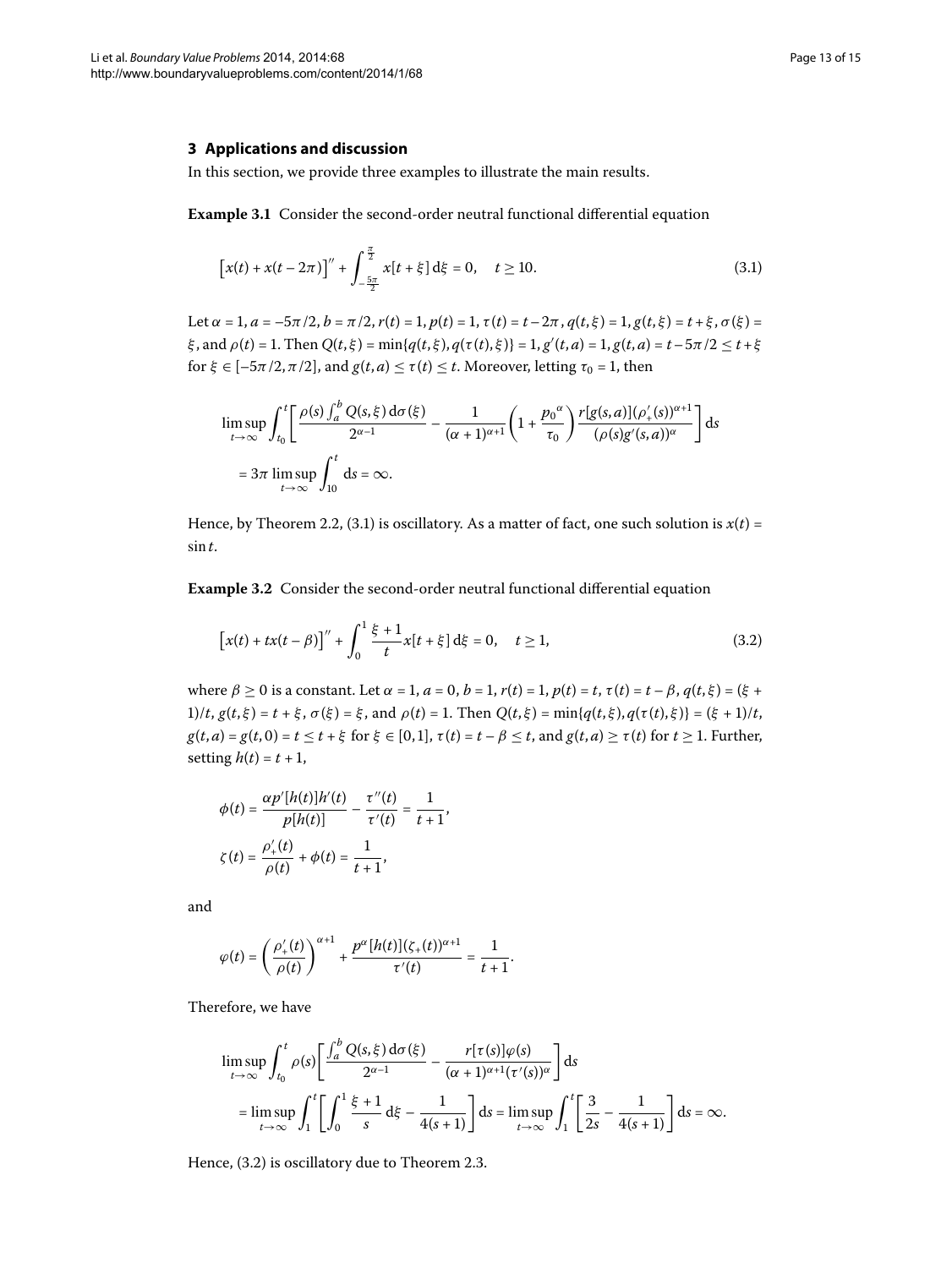**Example 3.3** Consider the second-order neutral functional differential equation

<span id="page-13-4"></span>
$$
\[t^2(x(t) + p(t)x(t-\beta))'\]' + \int_0^1 (\xi + 1)x[t+\xi] d\xi = 0, \quad t \ge 1,
$$
\n(3.3)

where  $0 \le p(t) \le p_0$ ,  $p_0$  and  $\beta$  are positive constants. Let  $\alpha = 1$ ,  $a = 0$ ,  $b = 1$ ,  $r(t) = t^2$ ,  $\tau(t) = t - \beta$ ,  $q(t, \xi) = \xi + 1$ ,  $g(t, \xi) = t + \xi$ ,  $\sigma(\xi) = \xi$ ,  $\rho(t) = 1$ , and  $\eta(t) = t + 1$ . Then  $Q(t, \xi) =$  $\min\{q(t,\xi), q(\tau(t),\xi)\} = \xi + 1, \tau_0 = 1, g(t,a) = g(t,0) = t \le t + \xi$  for  $\xi \in [0,1], \tau(t) = t - \beta \le t$ ,  $g(t, a) \geq \tau(t)$  for  $t \geq 1$ , and  $\delta(t) = 1/t$ . Further,

$$
\limsup_{t \to \infty} \int_{t_0}^t \left[ \frac{\rho(s) \int_a^b Q(s, \xi) d\sigma(\xi)}{2^{\alpha - 1}} - \frac{1}{(\alpha + 1)^{\alpha + 1}} \left( 1 + \frac{p_0^{\alpha}}{\tau_0} \right) \frac{r[\tau(s)] (\rho'_+(s))^{\alpha + 1}}{(\tau_0 \rho(s))^{\alpha}} \right] ds
$$
  
= 
$$
\frac{3}{2} \limsup_{t \to \infty} \int_1^t ds = \infty
$$

and

$$
\limsup_{t \to \infty} \int_{t_0}^t \left[ \frac{\int_a^b Q(s, \xi) d\sigma(\xi)}{2^{\alpha - 1}} \delta^{\alpha}(s) - \left( 1 + \frac{p_0^{\alpha}}{\tau_0} \right) \left( \frac{\alpha}{\alpha + 1} \right)^{\alpha + 1} \frac{\eta'(s)}{\delta(s) r^{1/\alpha} [\eta(s)]} \right] ds
$$
  
=  $\left( \frac{3}{2} - \frac{1 + p_0}{4} \right) \limsup_{t \to \infty} \int_1^t \frac{ds}{s + 1} = \infty$ , if  $p_0 < 5$ .

Hence, by Theorem 2.6, (3.3) is oscillatory when  $0 \le p(t) \le p_0 < 5$ .

**Remark 3[.](#page-0-1)1** In this paper, we establish some new oscillation theorems for (1.1) in the case where  $p$  is finite or infinite on  $\mathbb{I}$ . The criteria obtained extend the results in [22] and improve those reported in [19[\]](#page-14-14). Similar results can be presented under the assumption that  $0 < \alpha \leq 1$ . In this case, using [5, Lemma 2], one has to replace  $Q(t, \xi)$  :=  $\min\{q(t,\xi), q(\tau(t),\xi)\}\$  with  $Q(t,\xi) := 2^{\alpha-1}\min\{q(t,\xi), q(\tau(t),\xi)\}\$  and proceed as above. It would be interesting to find another method to investigate  $(1.1)$  $(1.1)$  $(1.1)$  in the case where  $g(\tau(t), \xi) \neq \tau[g(t, \xi)].$ 

#### <span id="page-13-1"></span><span id="page-13-0"></span>**Competing interests**

The authors declare that they have no competing interests.

#### **Authors' contributions**

All authors contributed equally to this work. They all read and approved the final version of the manuscript.

#### **Author details**

<span id="page-13-3"></span><span id="page-13-2"></span><sup>1</sup>Qingdao Technological University, Feixian, Shandong 273400, P.R. China. <sup>2</sup>Department of Mathematics, Faculty of Electrical Engineering and Informatics, Technical University of Košice, Letná 9, Košice, 042 00, Slovakia.

#### **Acknowledgements**

The authors express their sincere gratitude to the anonymous referees for the careful reading of the original manuscript and useful comments that helped to improve the presentation of the results and accentuate important details.

#### Received: 16 January 2014 Accepted: 6 March 2014 Published: 24 Mar 2014

#### **References**

- 1. Hale, JK: Theory of Functional Differential Equations. Springer, New York (1977)
- 2. Agarwal, RP, Bohner, M, Li, W-T: Nonoscillation and Oscillation Theory for Functional Differential Equations. Dekker, New York (2004)
- 3. Agarwal, RP, Grace, SR, O'Regan, D: Oscillation Theory for Difference and Functional Differential Equations. Kluwer Academic, Dordrecht (2000)